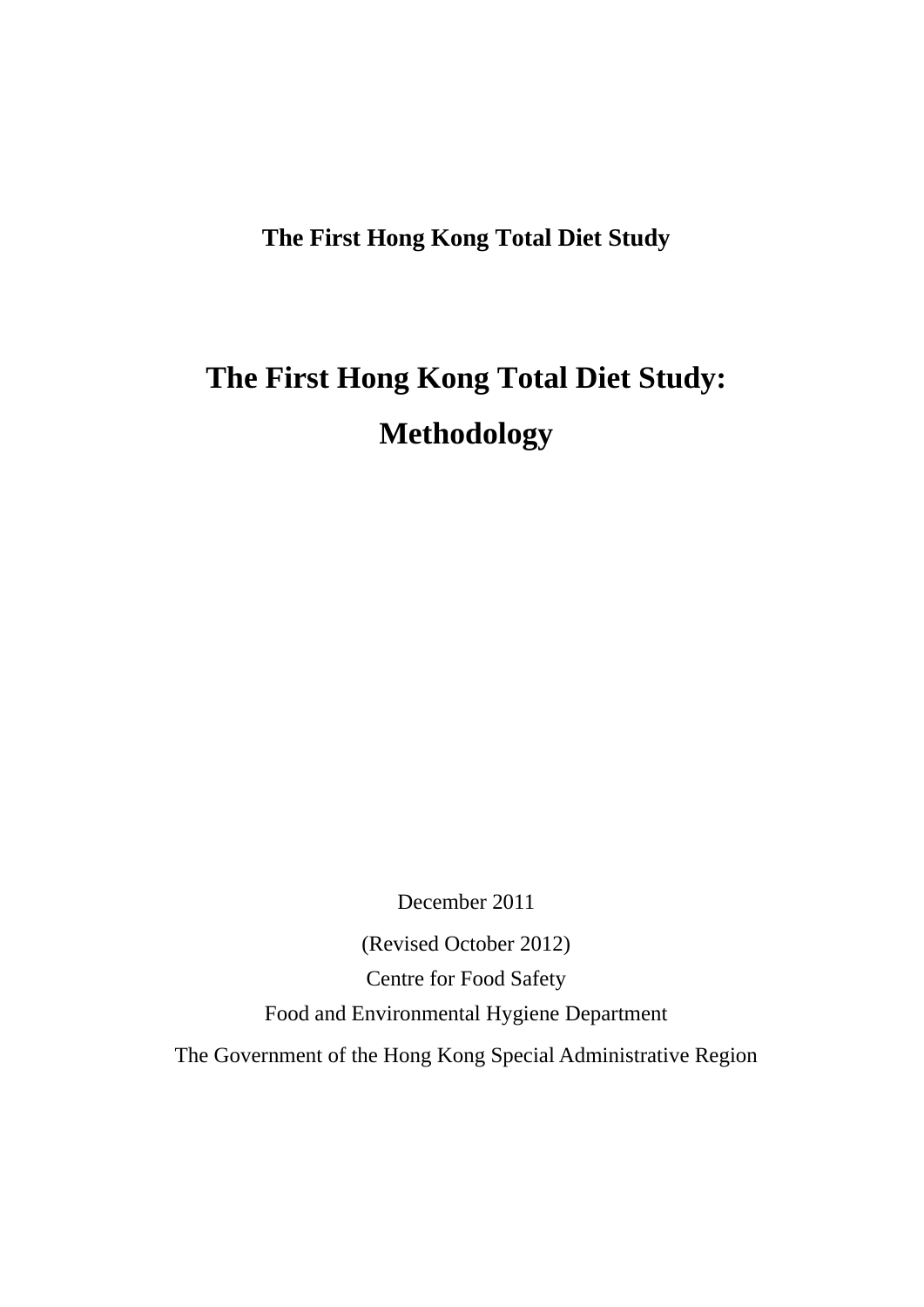This is a publication of the Centre for Food Safety of the Food and Environmental Hygiene Department (FEHD) of the Government of the Hong Kong Special Administrative Region. Under no circumstances should the research data contained herein be reproduced, reviewed, or abstracted in part or in whole, or in conjunction with other publications or research work unless a written permission is obtained from the Centre for Food Safety. Acknowledgement is required if other parts of this publication are used.

Correspondence:

Risk Assessment Section

Centre for Food Safety

Food and Environmental Hygiene Department

43/F, Queensway Government Offices,

66 Queensway, Hong Kong.

Email: [enquiries@fehd.gov.hk](mailto:enquiries@fehd.gov.hk)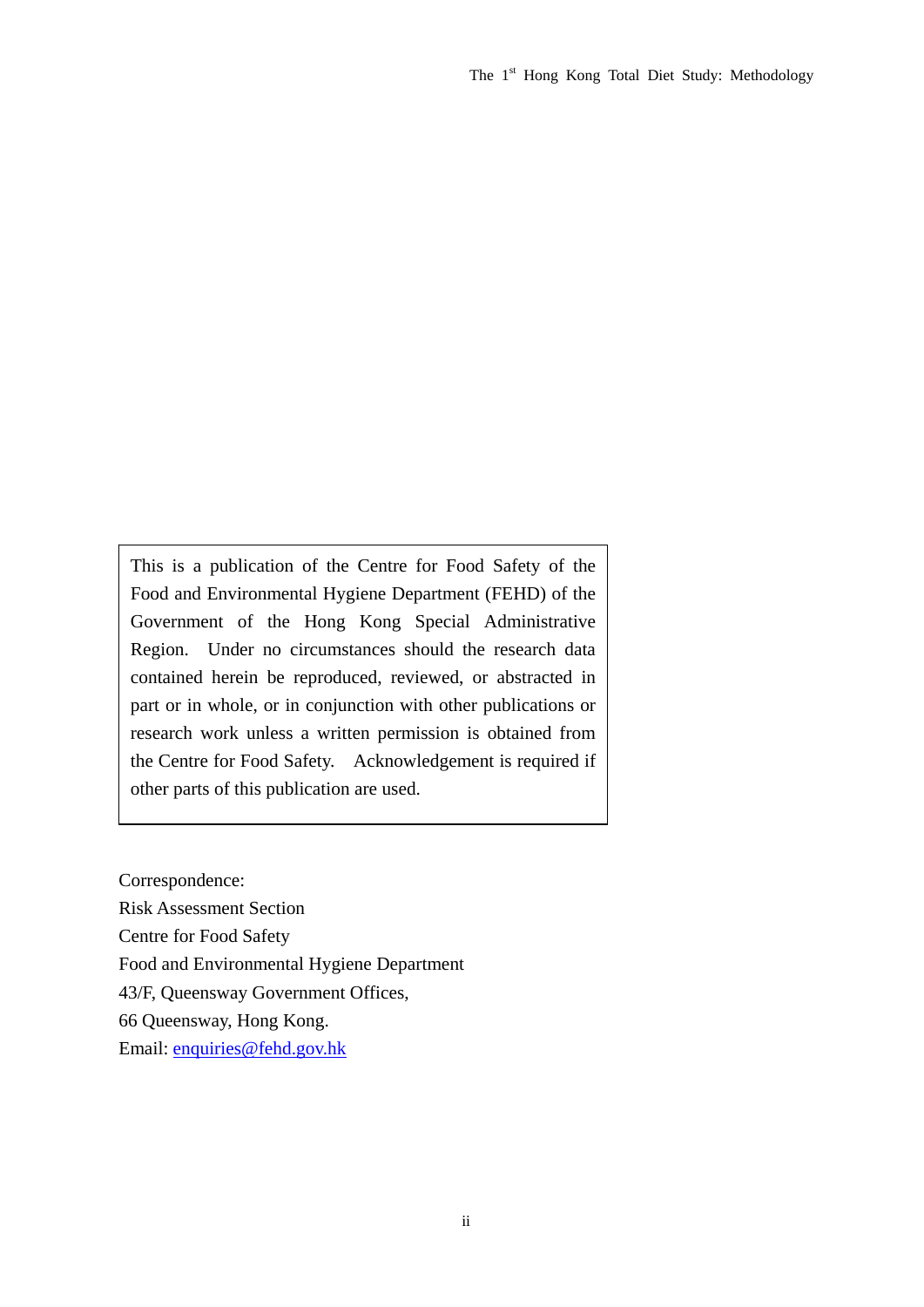| <b>Contents</b>                                                                                                                                                                                                                                                                   |                            |
|-----------------------------------------------------------------------------------------------------------------------------------------------------------------------------------------------------------------------------------------------------------------------------------|----------------------------|
|                                                                                                                                                                                                                                                                                   | Page                       |
| <b>Abstract</b>                                                                                                                                                                                                                                                                   | 1                          |
| <b>Introduction</b>                                                                                                                                                                                                                                                               | 2                          |
| Objectives and Scopes of the First Hong Kong Total Diet Study (1st)<br><b>HKTDS</b> )                                                                                                                                                                                             | 3                          |
| <b>Methodology</b><br>Food consumption data<br>TDS food selection<br>Sampling and preparation of food<br>Substances covered<br>Laboratory analysis                                                                                                                                | $\overline{4}$             |
| <b>Dietary Exposure Estimation Method</b><br>Data interpretation<br>Food mapping<br><b>Exposure estimation</b><br>Limitations                                                                                                                                                     |                            |
| <b>Summary</b>                                                                                                                                                                                                                                                                    | 10                         |
| <b>References</b>                                                                                                                                                                                                                                                                 | 12                         |
| <b>Appendices</b><br>Appendix 1: List of TDS food items in TDS food groups of the 1 <sup>st</sup> HKTDS<br>Appendix 2: Food preparation instructions<br>Appendix 3: List of substances covered in the 1 <sup>st</sup> HKTDS (revised October<br>2012)<br>Appendix 4: Food mapping | 13<br>14<br>21<br>28<br>30 |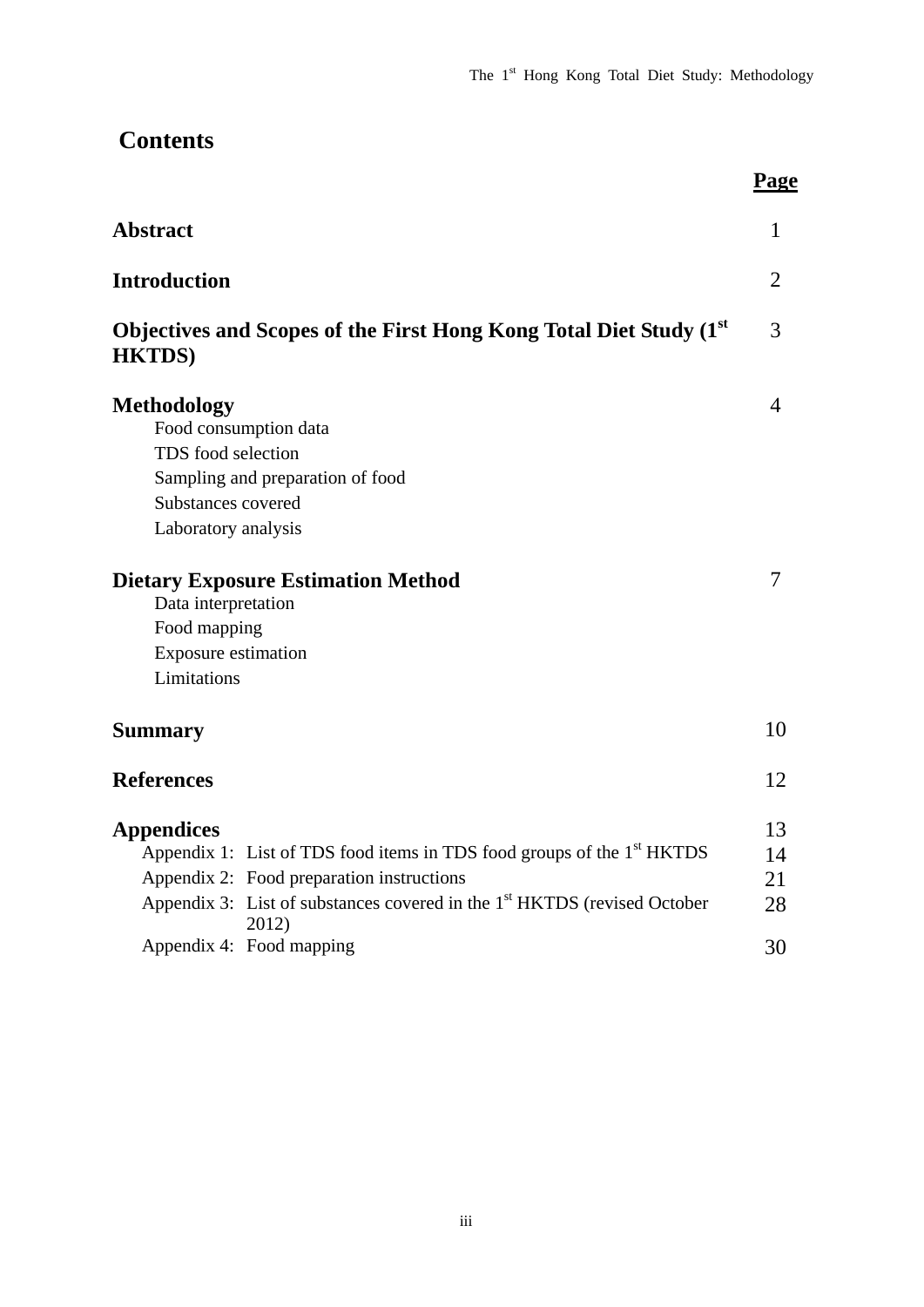#### **ABSTRACT**

 The Centre for Food Safety (CFS) is conducting the first Hong Kong Total Diet Study (1<sup>st</sup> HKTDS) aiming to estimate dietary exposures of the Hong Kong population and various population subgroups to a range of substances, including contaminants and nutrients, and thus assess any associated health risks. This report describes the methodology of the  $1<sup>st</sup>$  HKTDS.

The 1<sup>st</sup> HKTDS is a large and complex project that comprises sampling and food preparation, laboratory analysis and dietary exposure estimation. The sampling and food preparation of 150 TDS food items were done on four occasions from March 2010 to February 2011.

 Over a hundred substances including contaminants such as persistent organic pollutants (POPs), pesticide residues, mycotoxins, metallic contaminants, processing contaminants and nutrients are subject to test in the respective food samples. The laboratory analyses are conducted by Food Research Laboratory (FRL) of CFS or Government Laboratory (GL).

 Dietary exposures to individual substances for average and high consumers of the population as well as various age-gender population subgroups would be estimated and compared with the relevant safety reference values or nutritional reference values so as to assess their associated health risks. Reports on dietary exposure assessment of individual substances would be published separately.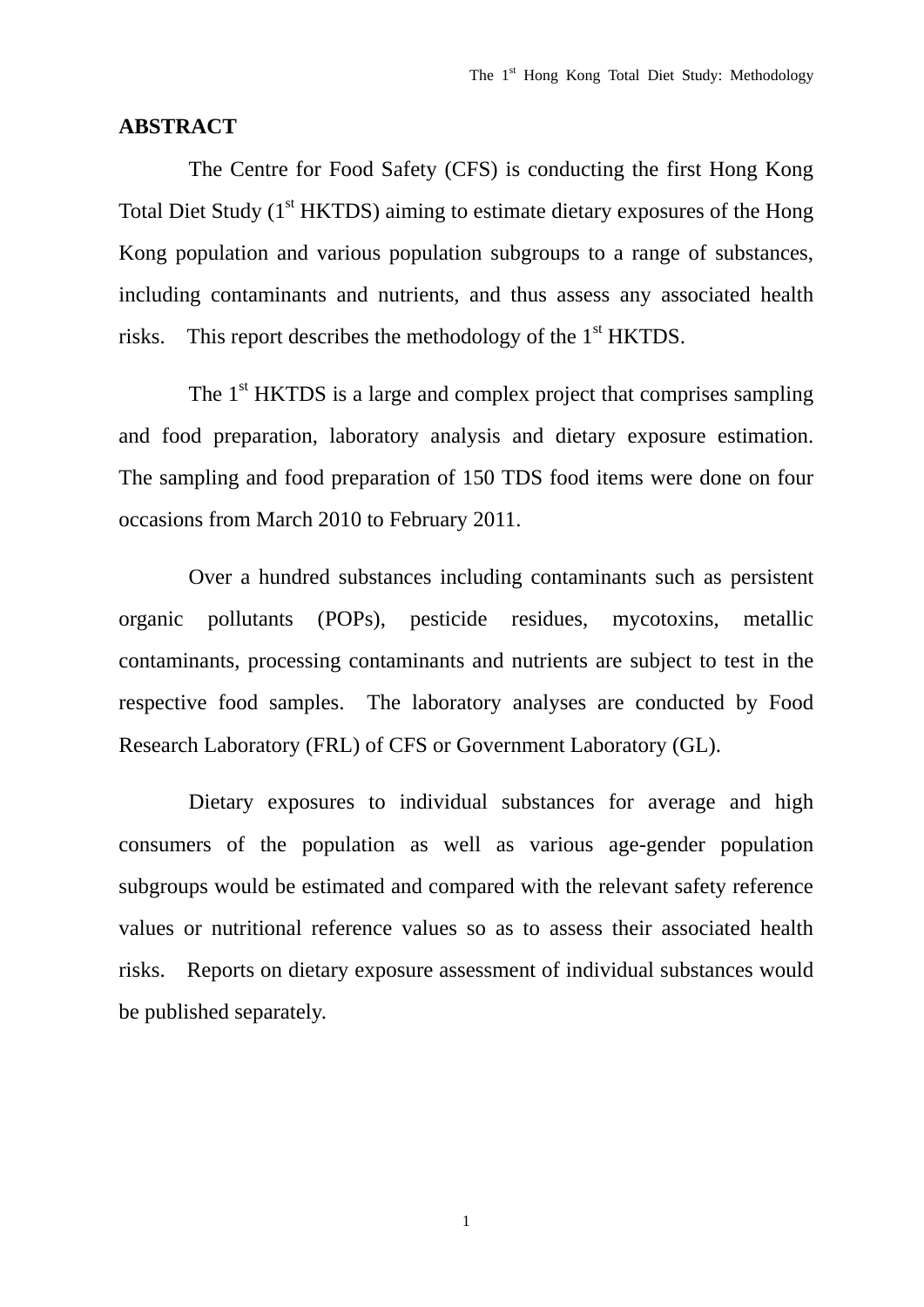### **The First Hong Kong Total Diet Study:**

### **Methodology**

#### **Introduction**

 Total Diet Study (TDS) has been recognised internationally as one of the most cost effective way to estimate dietary exposures to food chemicals or nutrients for various population groups and to assess their associated health risks. TDS is a large and complex project, involving purchasing foods commonly consumed, preparing them as normally consumed, combining them and analysing them for a range of substances. It provides a scientific basis for assessing food safety risks and regulating food supply. It can also facilitate risk managers to focus their limited resources on food chemicals or nutrients that may pose the greatest risks to public health.

2. Since 1960s, various countries, such as the United Kingdom, the United States of America (USA), Canada, Australia, New Zealand and Mainland China, have been conducting their own TDS. The frequency for conducting TDS varies from country to country. For instance, TDS in the USA has been an ongoing programme since 1960s, whereas Mainland China has started to conduct TDS since 1990 and the fourth TDS was conducted in 2007.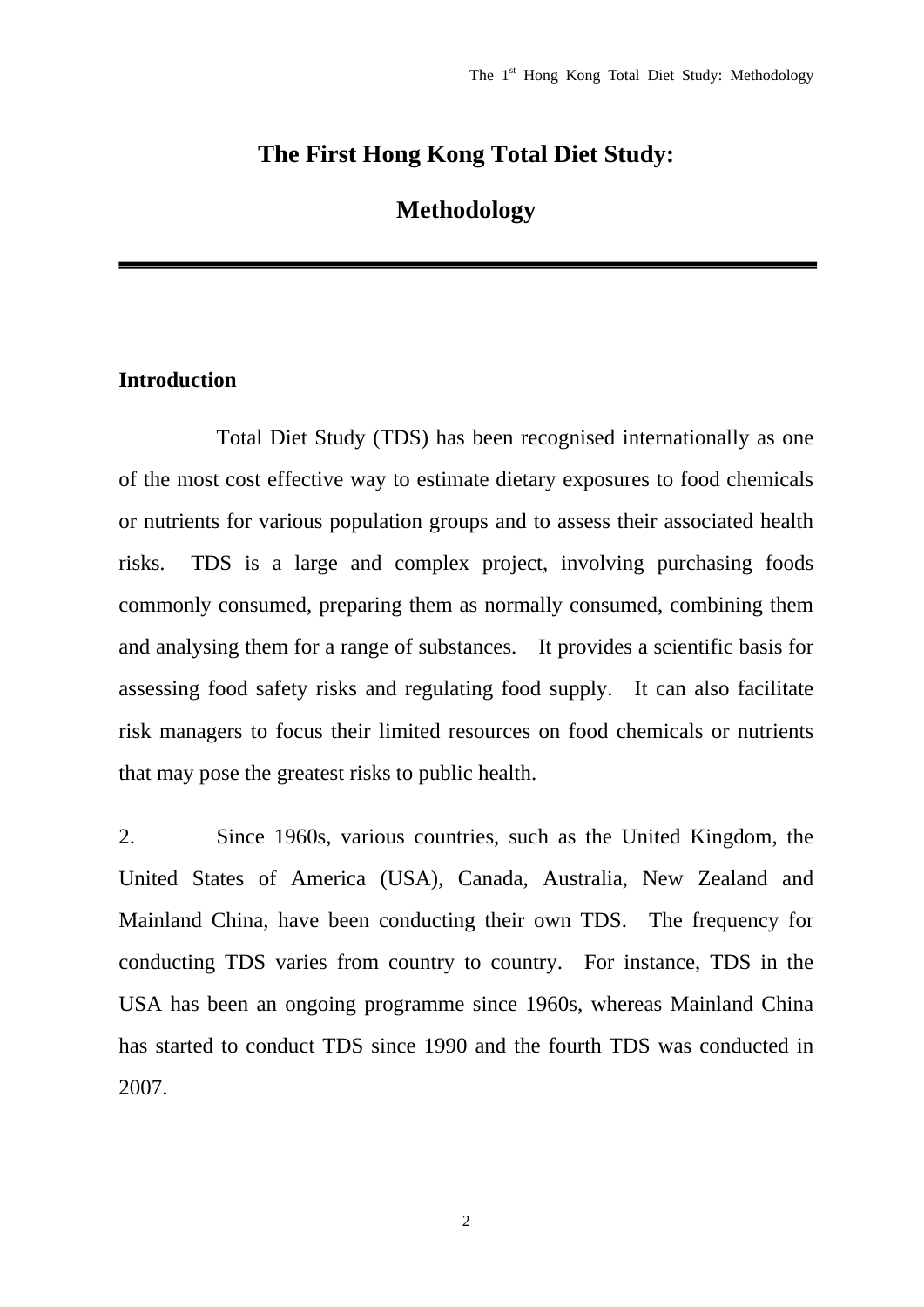3. Previous risk assessment studies conducted by the Food and Environmental Hygiene Department (FEHD) focused on individual food chemical hazards for a specific population group, namely secondary school students in Hong Kong. With the availability of local food consumption data from the Hong Kong Population-based Food Consumption Survey  $(FCS)^1$  $(FCS)^1$ , dietary exposure studies can be expanded by incorporating a TDS approach for providing more comprehensive and accurate information on the dietary exposure of the Hong Kong people.

4. This was the first time TDS is being carried out in Hong Kong to determine the dietary exposures of the Hong Kong people to over 130 different substances. This report describes the methodology of the first Hong Kong Total Diet Study  $(1<sup>st</sup> HKTDS)$  while the reports on dietary exposure assessment of individual substances would be published separately.

## **Objectives and Scopes of the 1st HKTDS**

5. The 1<sup>st</sup> HKTDS aims to estimate dietary exposures of the Hong Kong population and various population subgroups to a range of substances, including contaminants and nutrients, and thus assess any associated health risks.

6. The  $1<sup>st</sup>$  HKTDS covered the majority of food normally consumed by the Hong Kong people. Over 130 substances, including contaminants and nutrients, would be analysed in groups for their concentrations in the food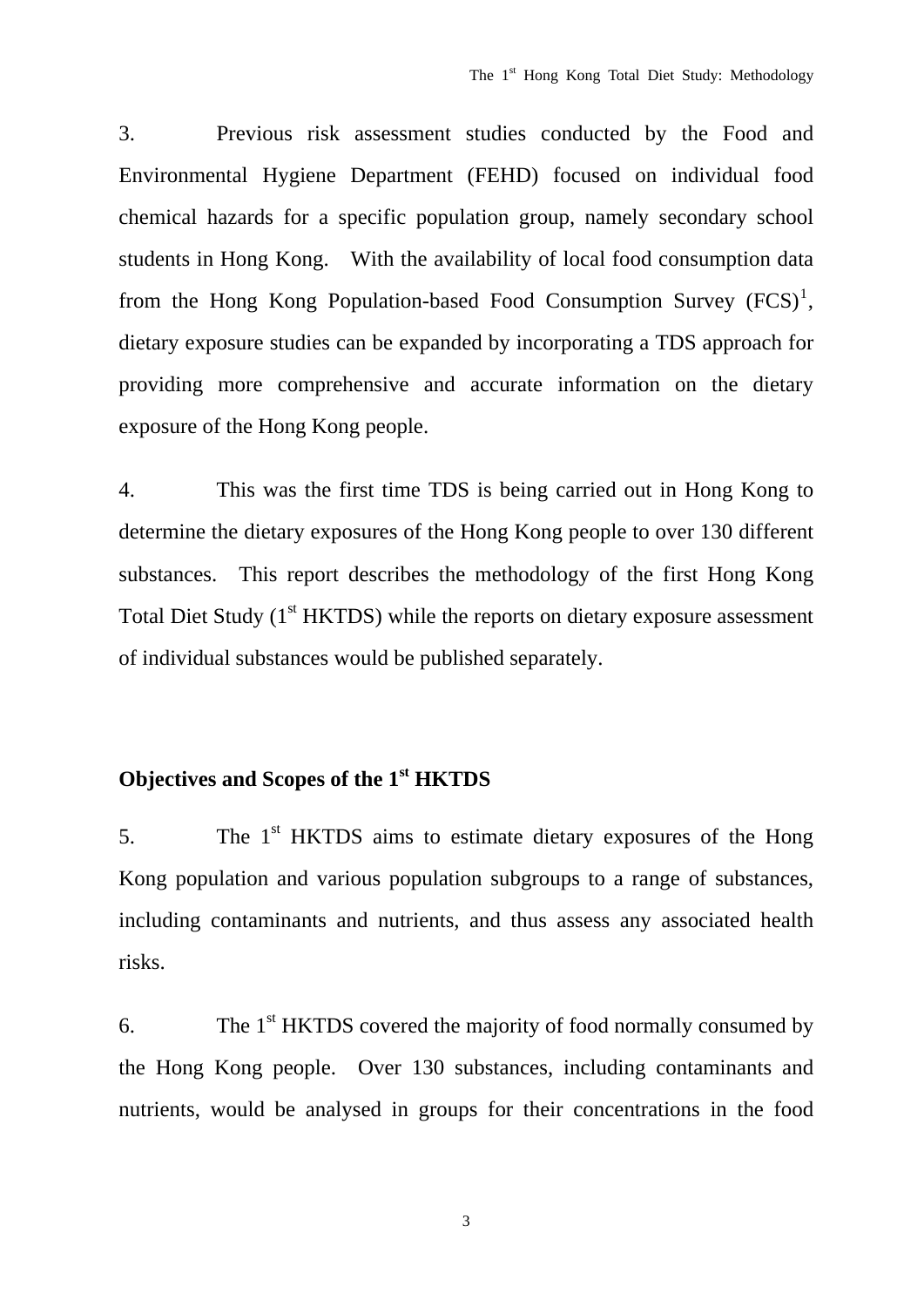samples. Dietary exposures to individual substances of the population would then be estimated, in order to assess their associated health risks.

#### **Methodology**

7. The 1<sup>st</sup> HKTDS involved purchasing samples of food commonly consumed by Hong Kong people, preparing and combining the foods into food composites, homogenising them, and analysing them for selected substances such as persistent organic pollutants (POPs), pesticide residues, metallic contaminants, mycotoxins, processing contaminants and nutrients, etc. The analytical results of these substances were then combined with food consumption information of various population groups to obtain the dietary exposures.

#### Food Consumption Data

8. The FCS was conducted in 2005 – 2007 to investigate the food consumption of Hong Kong people aged 20-84 by means of two non-consecutive 24-hour dietary intake (24-hr recall) questionnaires supplemented by a food frequency questionnaire. A total of 5,008 adults participated in the survey. The survey revealed that over 1,400 food items were consumed by the Hong Kong people.

9. The FCS provided the food consumption information of the Hong Kong people such as the types and amounts of food consumed for estimating dietary exposure in the 1<sup>st</sup> HKTDS.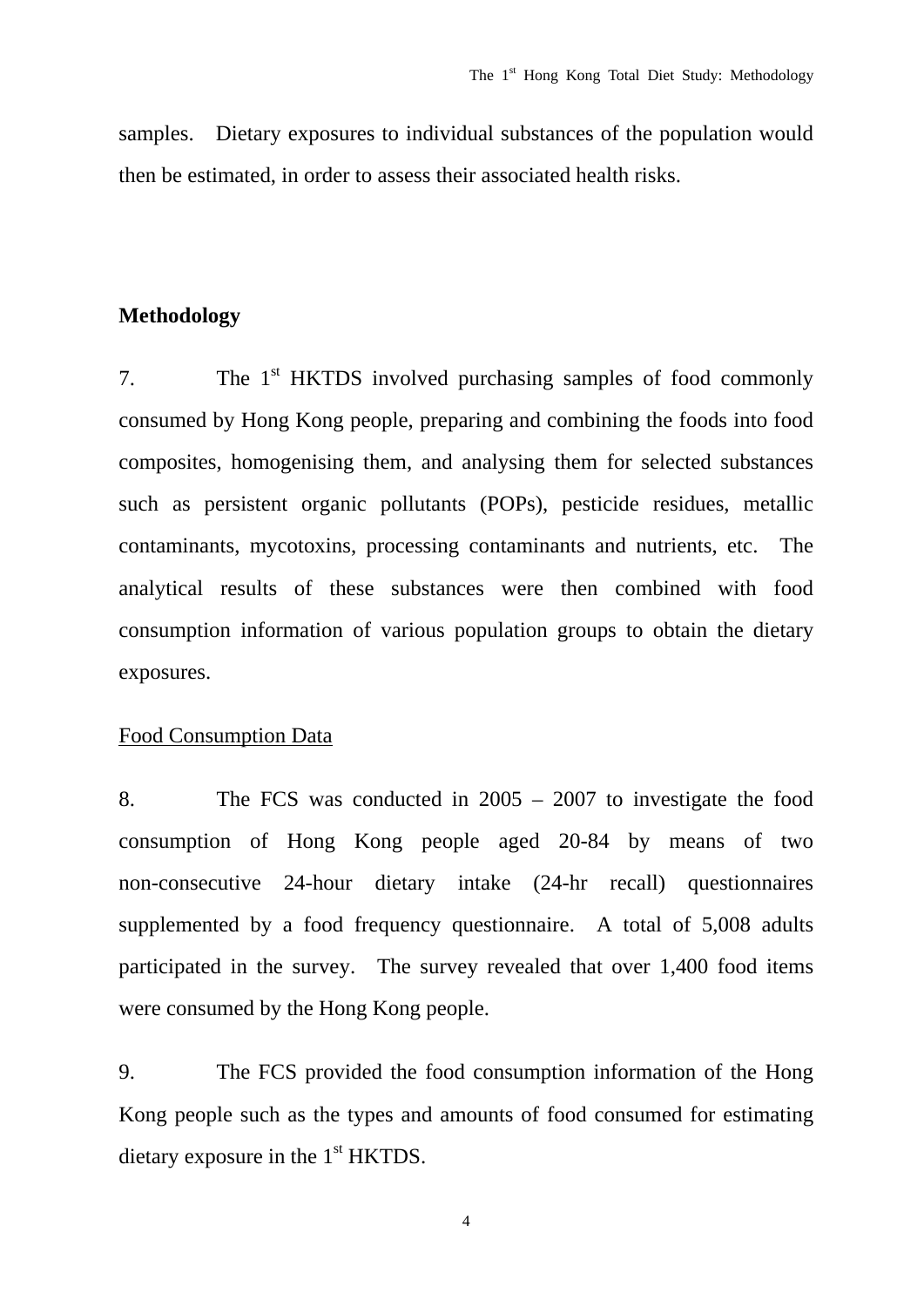#### TDS Food Selection

10. One hundred and fifty different foods were selected to form a TDS food list for analysing their substance levels according to the following criteria: (a) food commonly consumed by the population; and (b) food that is likely to contain high concentrations of concerned substances even their consumptions are low. The list of 150 TDS food items in 15 TDS food groups, as well as the average daily food consumption of each food group, is shown in **Appendix 1**.

### Sampling and Preparation of Food

11. The Centre for Food Safety (CFS) has commissioned the Chinese University of Hong Kong (CUHK) to carry out sampling and food preparation work of the 1<sup>st</sup> HKTDS which was conducted on four occasions over a period of one year from March 2010 to February 2011.

12. On each occasion, three samples of each TDS food item were purchased from various retail outlets in different regions of the territory. A total of 1,800 samples were collected for the study. The three samples of the same food item were then prepared as for normal consumption, i.e. table-ready, in a manner most representative of and consistent with cultural habits in Hong Kong as far as practicable. They were then homogenised individually and combined into a composite sample for laboratory analysis. In other words, 600 composite samples were prepared. The food(s) sampled and the food preparation instructions for each TDS food item are shown in **Appendix 1** and **Appendix 2** respectively.

 $\sim$  5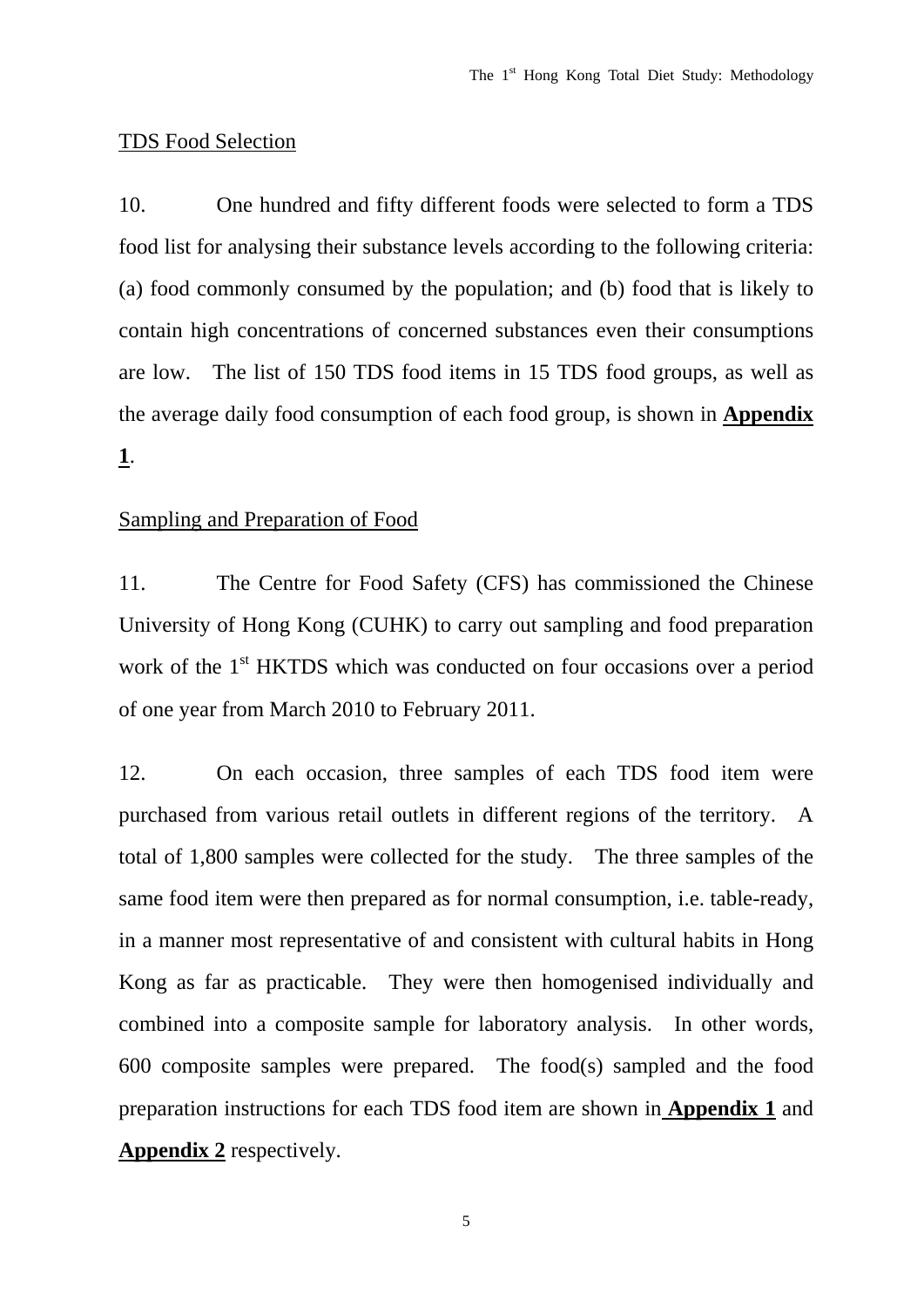#### Substances Covered

13. The study focused on contaminants and nutrients in food. Due to limited resources, prioritisation of substances for analysis was required and the following criteria were adopted in prioritising the substances: (a) recommendation from the international authorities, (b) public health significance, and (c) public concern. Other factors such as time constraint, manpower and laboratory resources were also considered.

14. To this end, over 130 substances were selected for the study, in the following categories: persistent organic pollutants (POPs) (such as dioxins, DDT), pesticide residues (such as organophosphorus and organochlorine pesticides), metallic contaminants (such as inorganic arsenic, methyl mercury), mycotoxins (such as aflatoxins, ochratoxins), processing contaminant (acrylamide), and nutrients (such as saturated fatty acids, elements). They are shown in **Appendix 3**.

#### Laboratory Analysis

15. Laboratory analyses of substances, except dioxins and dioxin-like polychlorinated biphenyls (PCBs) and polybrominated diphenyl ethers (PBDEs) that are analysed by Government Laboratory (GL), are undertaken by the Food Research Laboratory (FRL) of the CFS. The analytical work is performed in batches with reference to the nature and stability of the substances. The composite samples, except those analysed right after food preparation, are kept frozen at  $-20^{\circ}$ C until analysis.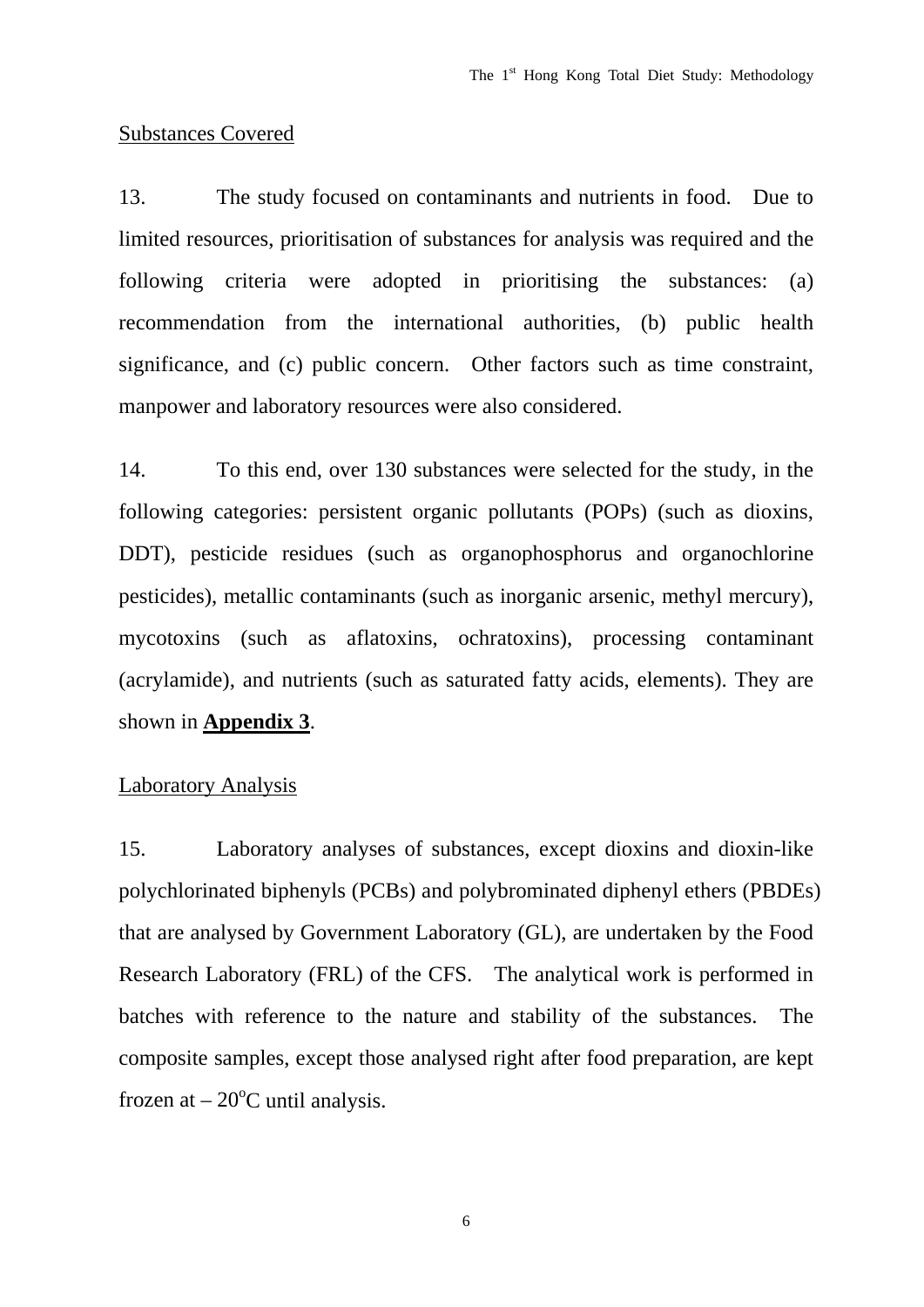16. The testing of substances in the TDS food items depended on the occurrence of the substances in food. In other words, not all TDS food items were required to be tested for all substances. For example, all foods were tested for pesticides residues but mainly foods of animal origin or fatty foods were tested for dioxins.

17. The list of TDS food items tested for individual substances, as well as the laboratory analytical method, would be discussed in the dietary exposure assessment reports of individual substances.

#### **Dietary Exposure Estimation Method**

#### Data interpretation

18. Reliable evaluation of analytical results of substances in foods is important for the dietary exposure estimation. It is very common that analytical results may be reported as non-detectable (i.e. below the limit of detection (LOD)). In such cases, the true value could be anywhere between zero and LOD. The treatment for these results is particularly important when a large proportion of the analytical results are below LOD. The 1<sup>st</sup> HKTDS would adopt the recommendation of the World Health Organization (WHO) on evaluation of low-level contamination of food in treatment for those non-detected results.<sup>[2](#page-14-1)</sup> According to the recommendation, half of LOD is used for all results less than LOD when less than or equal to 60% of results are below LOD, while two estimates using zero and LOD for all results less than LOD are produced when more than 60% of results are below LOD.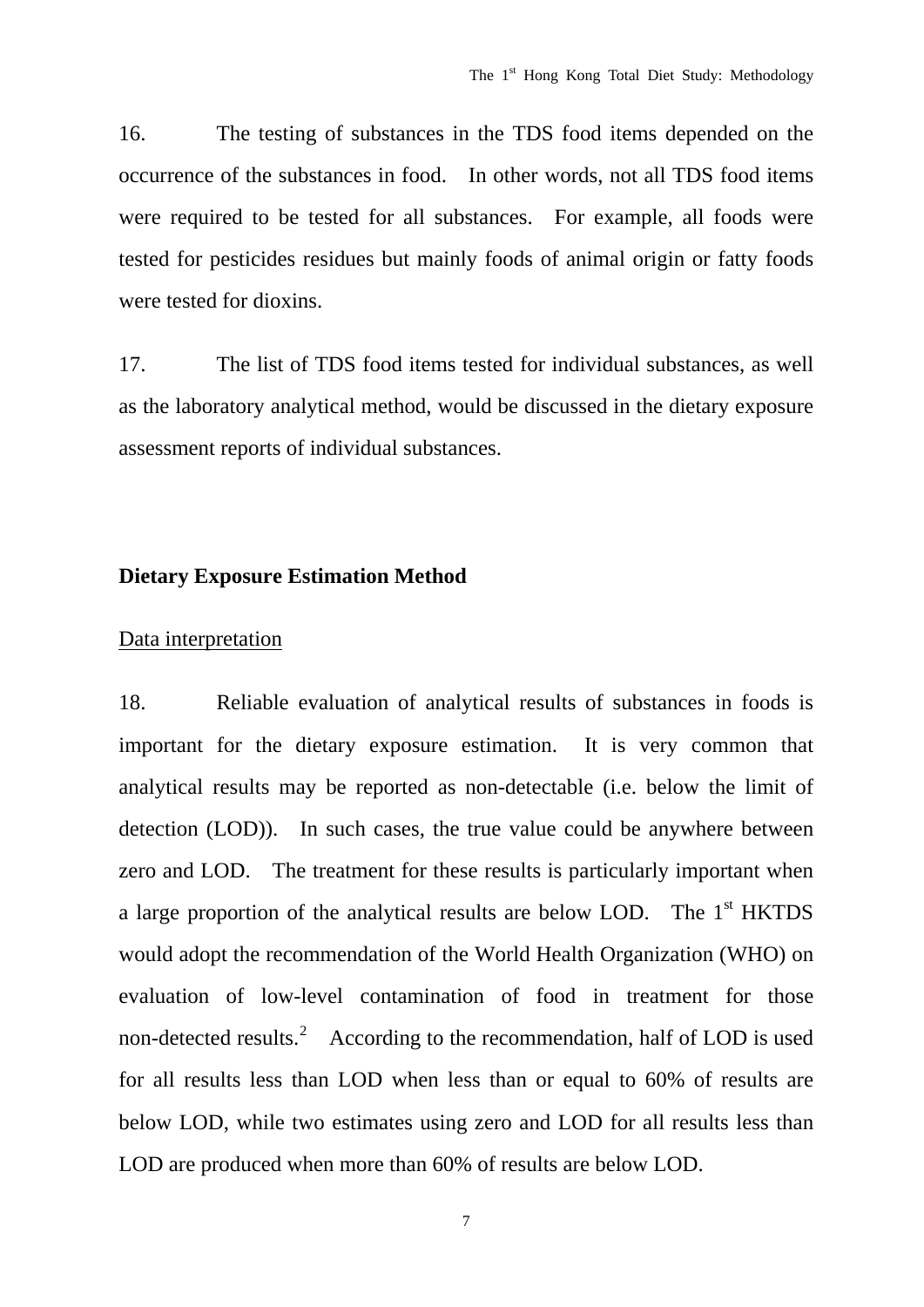#### Food Mapping

19. Food mapping is a matching of food from food consumption surveys to food with concentration data in the dietary exposure assessment. During food mapping, the levels of substances detected in the TDS food items would be assigned to the appropriate food items captured by FCS, as well as food alike or food with similar nature, so as to cover the whole diet of Hong Kong people as far as possible. In addition, conversion factor may also be applied with reference to the differences in water contents between the concerned foods during food mapping. For example, the cooked white rice in TDS food is not just mapped to cooked white rice in the FCS but it is also mapped to congee with the application of conversion factor when assigning the concentration data. Food mapping of individual TDS food items is provided in **Appendix 4**.

#### Exposure Estimation

20. Dietary exposure to a substance of an individual is estimated by summing over the products of the amounts of food consumed by an individual and their substance levels assigned through food mapping. Depending on the proportion of non-detectable results, the dietary exposure estimates may express as lower, median and upper bound values, which are calculated after treating the non-detectable data as zero, half of LOD and LOD respectively, with reference to the recommendation of WHO as mentioned in para. 18.

21. The mean and  $95<sup>th</sup>$  percentile of the exposure levels are used to represent the average dietary exposure and the exposure for high consumers

8 and 2012 and 3 and 3 and 3 and 3 and 3 and 3 and 3 and 3 and 3 and 3 and 3 and 3 and 3 and 3 and 3 and 3 and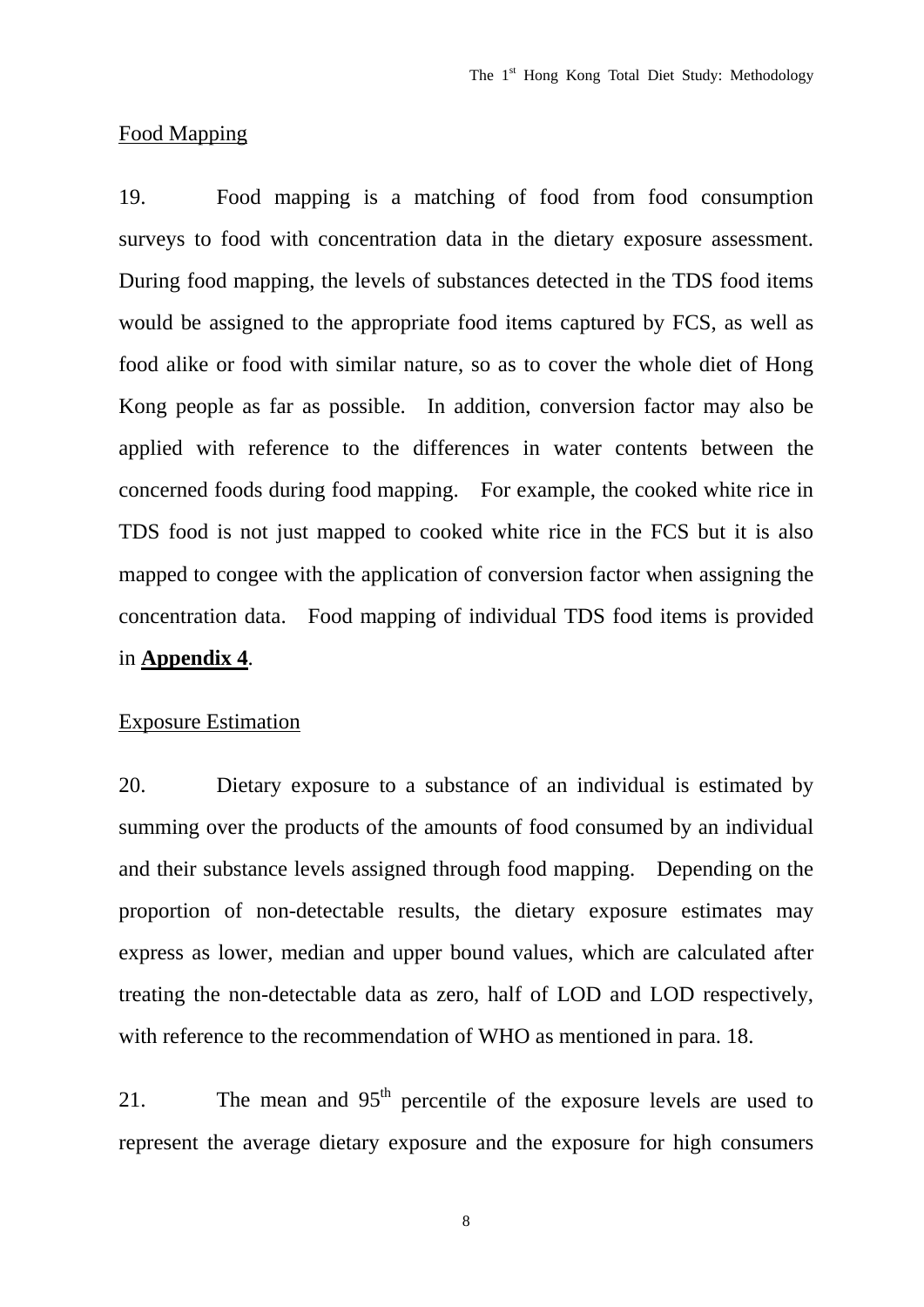respectively. Dietary exposures of average and high consumers of the Hong Kong population, as well as various population subgroups are then compared with (a) the safety reference values for the food chemical of concern and / or (b) the relevant nutritional reference values for the nutrient of concern to assess the associated health risk. In addition, for assessing the status of nutrient adequacy, the proportion of population with intake above or below the relevant nutritional reference values is also determined.

22. Since a quota sampling by gender and age group was adopted for the recruitment of respondents in FCS, a weighting by age-gender group would be applied to adjust for bias arising from the age-gender quotas when estimating the dietary exposures. The weighting was based on the population distribution by age and gender in the 2006 Population By-census. To perform the weighting, the exposures from different population subgroups would be multiplied by appropriate ratios so that the age and gender distribution of the respondents would resemble that of the population.

23. To perform such complicated calculation of dietary exposures, an in-house developed web-based computer system, Exposure Assessment System, EASY for short, is used.

#### Limitations

24. In the current study, the exposure estimation is based on the food consumption derived from two non-consecutive 24-hr recalls. More comprehensive data on multiple-day intakes may provide better estimates of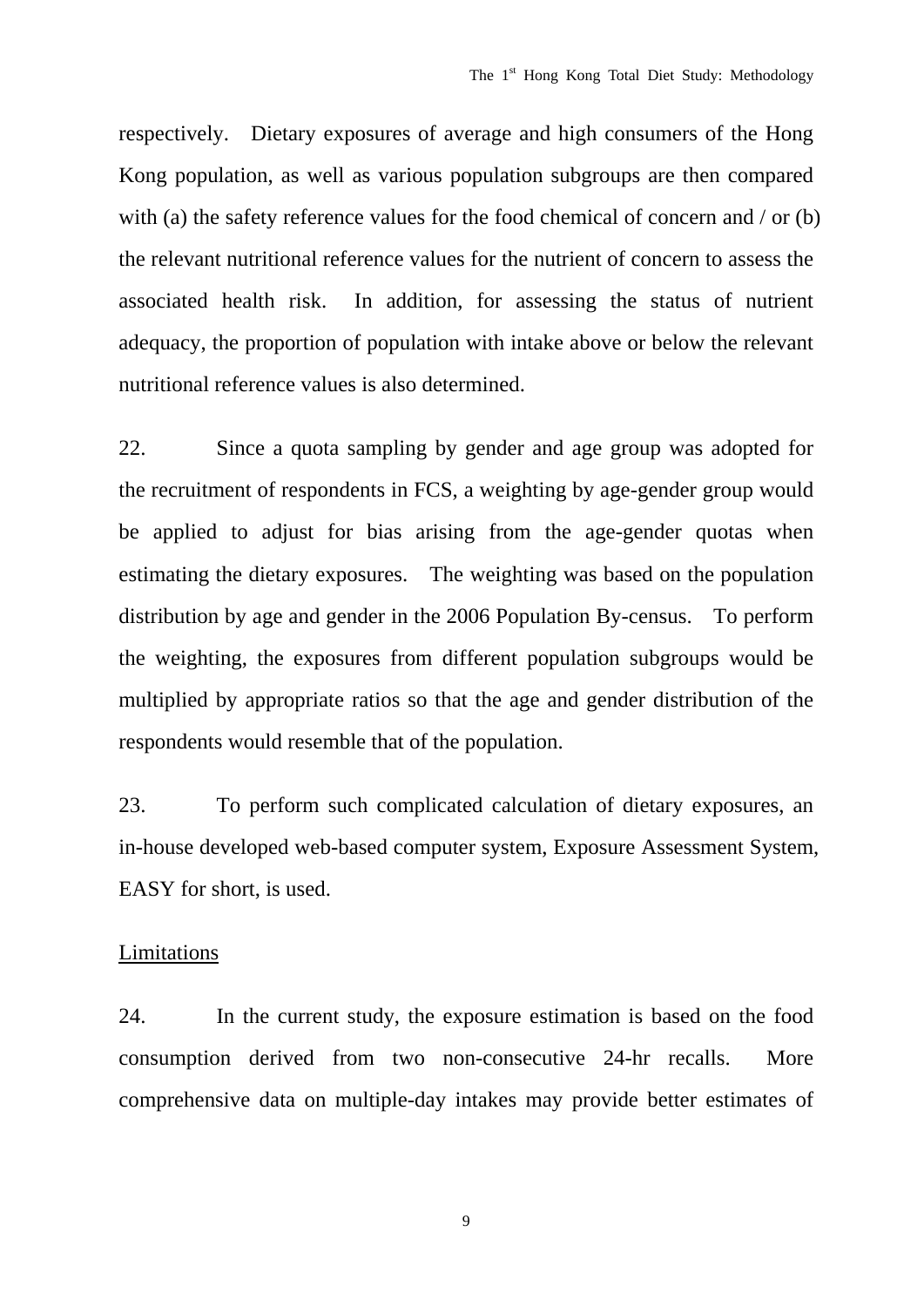long-term dietary exposure and food consumption, particularly those rarely consumed items.

25. Of the food items captured by the FCS, only a limited number of food items have been sampled in our current study though the majority of food commonly consumed have been covered. To reflect the exposure from the whole diet, a set of food mapping was applied. However, occurrence of various substances in food may vary from substance to substance. For example, for pesticide residues, individual pesticides may only be applied to certain vegetables rather than the whole vegetable group, therefore the assumption of applying pesticide residue levels detected in certain vegetables to the whole vegetable group is conservative, which may lead to overestimate of the dietary exposure. In addition, adoption of a single set of food mapping may also influence the accuracy of the estimates on dietary exposure of individual substances.

#### **Summary**

26. This was the first time that TDS is being carried out in Hong Kong, which aimed to estimate the dietary exposure of the population to a range of substances, including contaminants and nutrients and thus assess any associated health risk.

27. The  $1<sup>st</sup>$  HKTDS is a large and complex project that comprises sampling and food preparation, laboratory analysis and dietary exposure estimation. A total of 1,800 samples of the 150 TDS food items were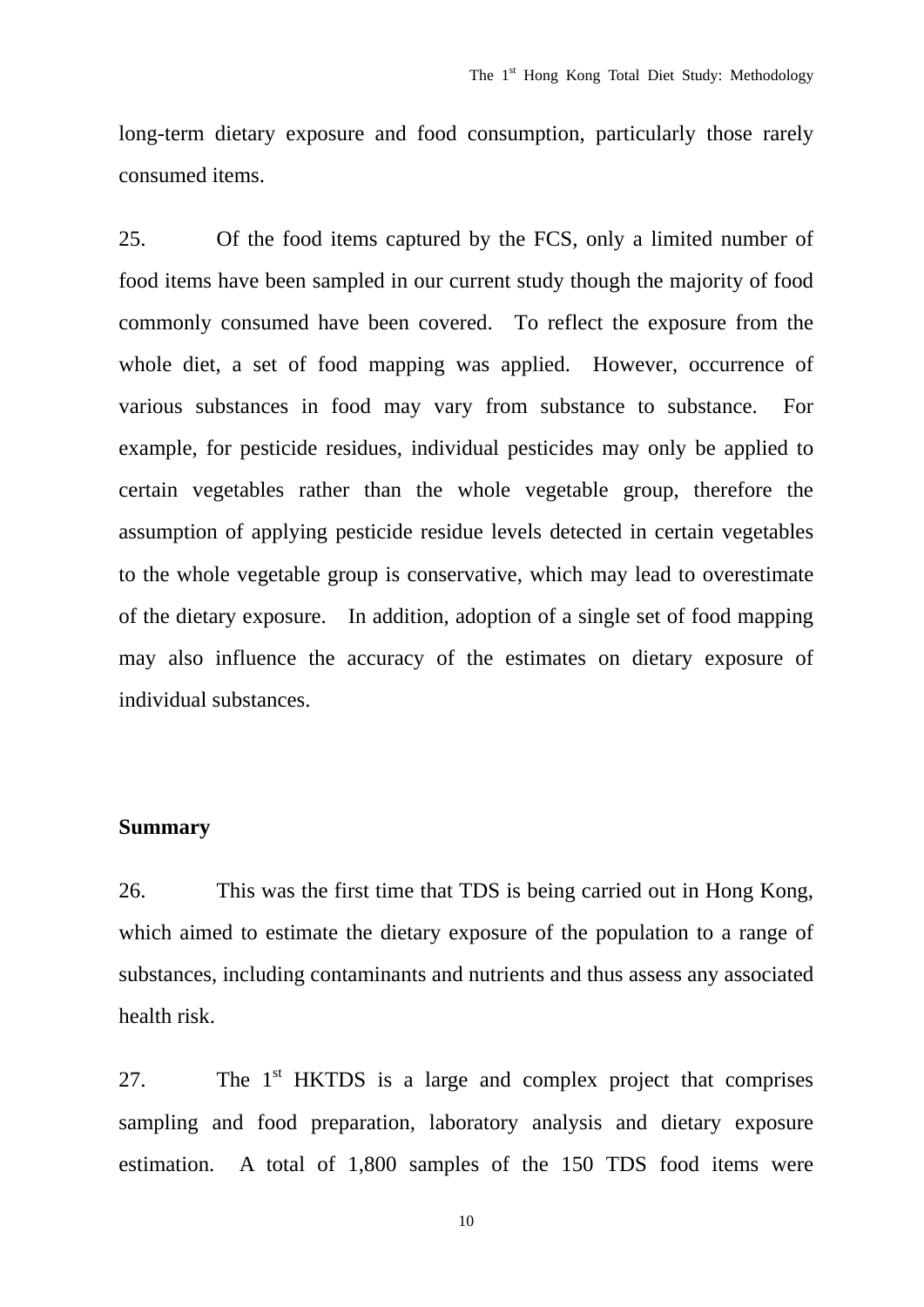collected and prepared into table-ready forms on four occasions from March 2010 to February 2011, and they were then combined into 600 composite samples for laboratory analysis of over 130 different substances. The dietary exposure assessment of individual substances would be reported separately.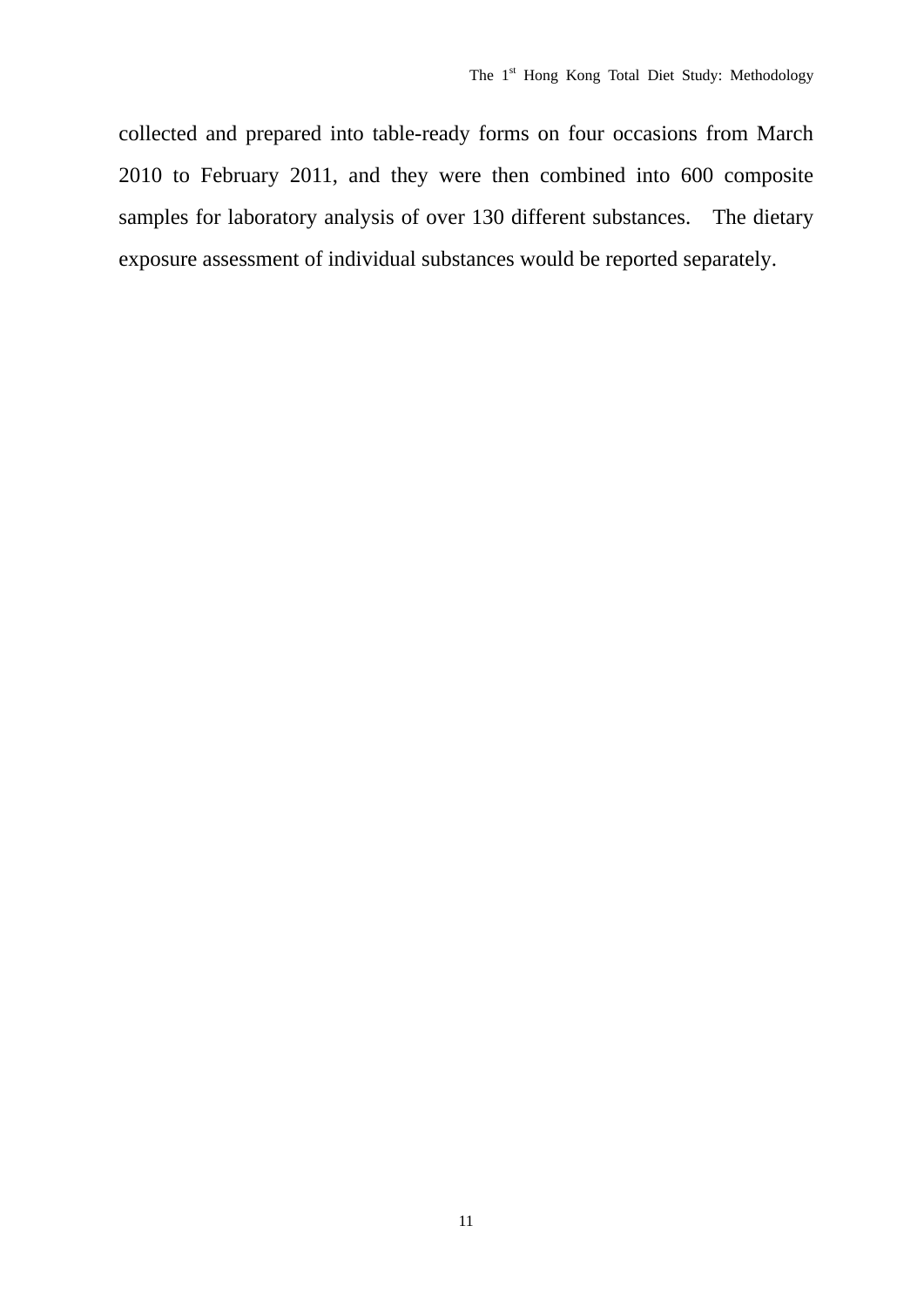#### **References**

- <span id="page-14-0"></span>1 Food and Environmental Hygiene Department (FEHD). Hong Kong Population-Based Food Consumption Survey 2005-2007 Final Report. Hong Kong: FEHD; 2010.
- <span id="page-14-1"></span>2 WHO. GEMS/Food-EURO Second Workshop on Reliable Evaluation of Low-level Contamination of Food – Report of a Workshop in the Frame of GEMS/Food-EURO. WHO; May 1995. Available from URL: [http://www.who.int/foodsafety/publications/chem/en/lowlevel\\_may1995.pdf](http://www.who.int/foodsafety/publications/chem/en/lowlevel_may1995.pdf)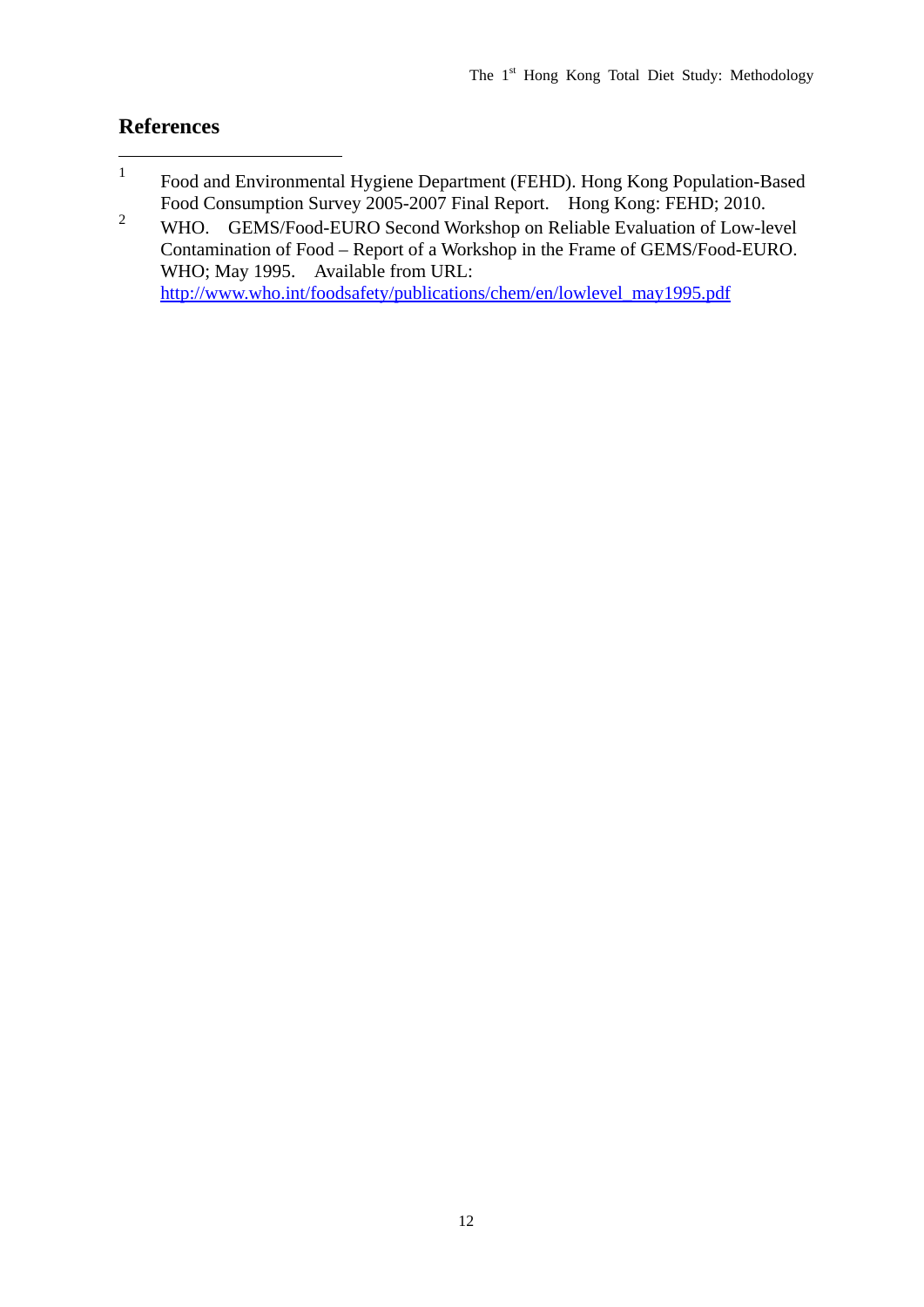### **Appendices**

| Appendix 1: | List of TDS food items in TDS food groups of the $1st$ |
|-------------|--------------------------------------------------------|
|             | <b>HKTDS</b>                                           |
| Appendix 2: | Food preparation instructions                          |
| Appendix 3  | List of substances covered in the $1st$ HKTDS          |
| Appendix 4: | Food mapping                                           |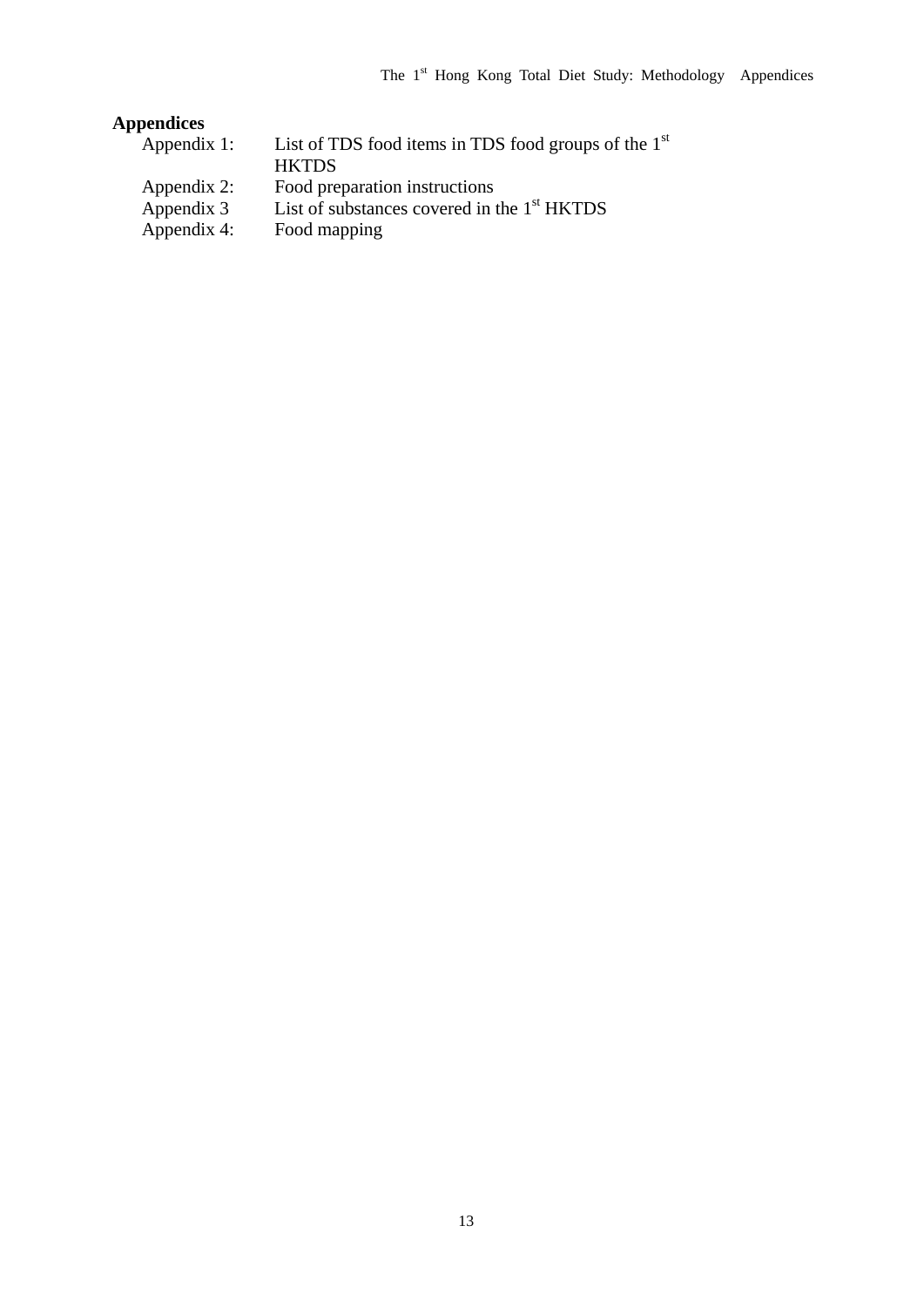### **Appendix 1**

### **List of TDS food items in TDS food groups of the 1st HKTDS**

### TDS food groups:

| <b>Food Group</b>                                                                                       | Number of<br>food items | Consumption amount $# (g)$<br>person /day) |
|---------------------------------------------------------------------------------------------------------|-------------------------|--------------------------------------------|
| Cereals and their products (穀物及穀物製品)                                                                    | 19                      | 491                                        |
| Vegetables and their products (蔬菜及蔬菜製品)                                                                 | 35                      | 177                                        |
| Legumes, nuts and seeds and their products $(\overline{\boxtimes} \overline{\text{H}})$ .<br>堅果和種子及其製品) | 6                       | 18                                         |
| Fruits (水果)                                                                                             | 17                      | 147                                        |
| Meat, poultry and game and their products (肉類、家<br>禽和野味及其製品)                                            | 12                      | 113                                        |
| Eggs and their products (蛋及蛋類製品)                                                                        | 3                       | 15                                         |
| Fish and seafood and their products (魚類和海產及<br>其製品)                                                     | 19                      | 71                                         |
| Dairy products (乳類製品)                                                                                   | 5                       | 38                                         |
| Fats and oils (油脂類)                                                                                     | $\overline{2}$          | 8                                          |
| Beverages, alcoholic (酒精飲品)                                                                             | $\overline{2}$          | 33                                         |
| Beverages, non-alcoholic (不含酒精飲品)                                                                       | 10                      | 1625                                       |
| Mixed dishes (混合食品)                                                                                     | 12                      | 222                                        |
| Snack foods (零食食品)                                                                                      | $\mathbf{1}$            | 1                                          |
| Sugars and confectionery (糖類及甜點)                                                                        | $\overline{2}$          | 5                                          |
| Condiments, sauces and herbs (調味料、醬油及香<br>草)                                                            | 5                       | 11                                         |
| <b>Total</b>                                                                                            | 150                     | 2976                                       |

Note:

**#** Consumption amount in each food group is the average consumption amount of the Hong Kong population extracted from the Hong Kong Population-based Food Consumption Survey (FSC), which were drawn by combining the food items in that food group after mapping. The weight of liquid food was assumed to be 1 g per 1ml when calculating the consumption amount in each food group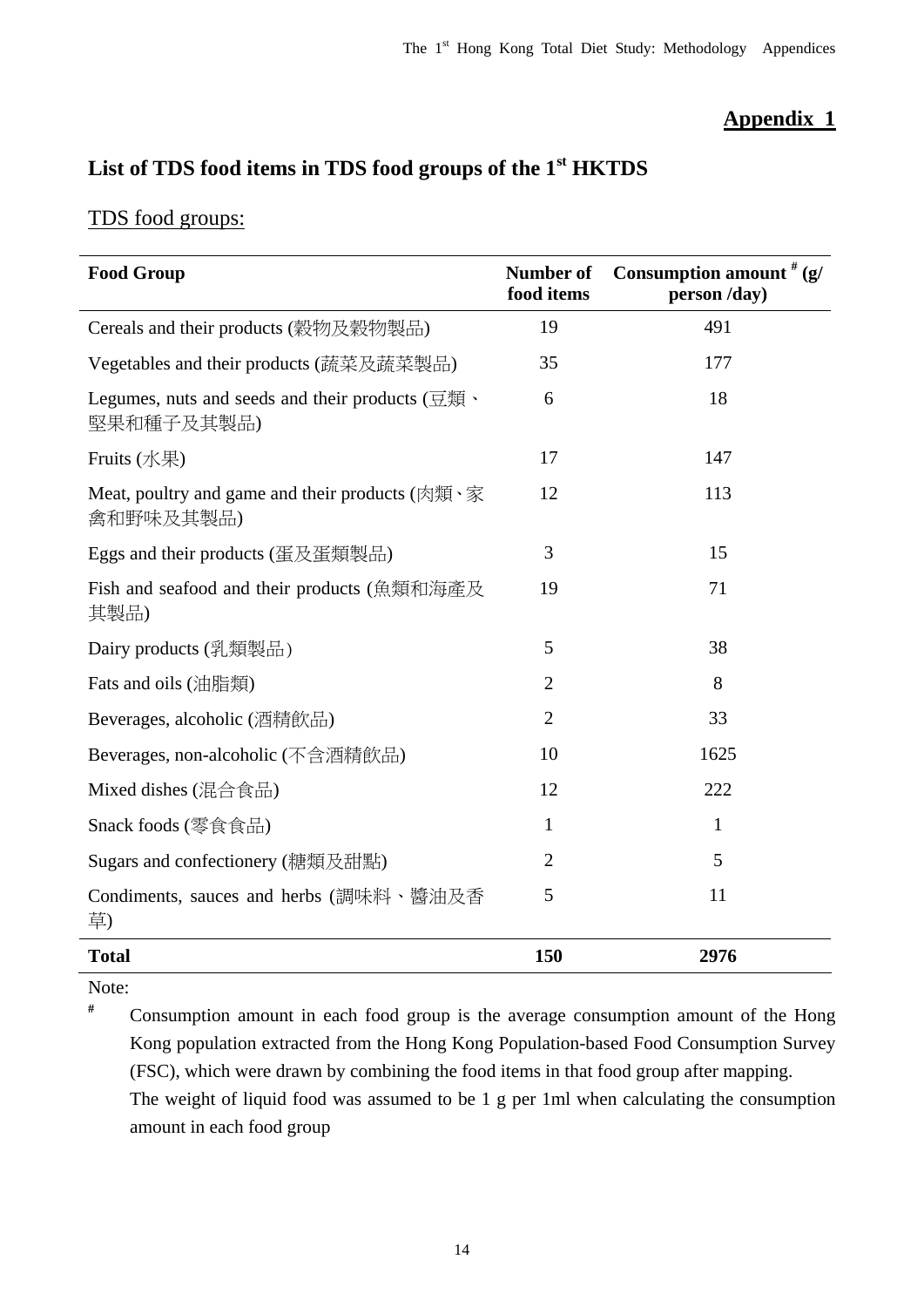### TDS food items in TDS food groups:

|     | <b>TDS Food Item</b>                        | Food(s) sampled                       |
|-----|---------------------------------------------|---------------------------------------|
| 1.  | Rice, white $(\hat{H}$ 飯)                   | Raw white rice                        |
| 2.  | Rice, unpolished (粗磨米飯)                     | Raw brown rice, raw red rice          |
| 3.  | $Corn$ (粟米)                                 | Corn on the cob, corn kernel          |
| 4.  | Noodles, Chinese or Japanese style (麵條(中式或日 | Egg noodles, Shanghai noodles, udon   |
|     | 式))                                         |                                       |
| 5.  | Pasta, Western style (麵條(西式))               | Macaroni, spaghetti                   |
| 6.  | Instant noodles (即食麵)                       | Instant noodles, instant rice noodles |
| 7.  | Rice noodles (米粉/米線)                        | Rice noodles                          |
| 8.  | Bread, plain (麵包(無餡))                       | White bread, wheat bread, plain roll  |
| 9.  | Bread, raisin (提子包)                         | Bread/bun with raisin                 |
| 10. | "Pineapple" bun (菠蘿包)                       | "Pineapple" bun                       |
| 11. | Sausage/ham/luncheon meat bun (腸仔/火腿/午餐肉    | Sausage bun, ham bun, luncheon meat   |
|     | 包)                                          | bun                                   |
| 12. | Chinese steamed bread (饅頭)                  | Chinese steamed bread                 |
| 13. | Biscuits (餅乾)                               | Saltine biscuits, sandwich crackers,  |
|     |                                             | cookies, wheat crackers               |
| 14. | Cakes (蛋糕/西餅)                               | Cake                                  |
| 15. | Pastries (餡餅)                               | Egg tart, coconut tart                |
| 16. | Pastries, Chinese (中式餅點)                    | Chinese almond cookie, wife cake,     |
|     |                                             | traditional moon cake                 |
| 17. | Oatmeal (麥皮/燕麥片)                            | Oatmeal                               |
| 18. | Breakfast cereals (穀物早餐)                    | Corn flakes, wheat based breakfast    |
|     |                                             | cereals                               |
| 19. | Deep-fried dough (油炸麵團食品)                   | Fried fritter, sesame ball            |

### **Cereals and their products (**穀物及穀物製品**) (19 items)**

### **Vegetables and their products (**蔬菜及蔬菜製品**) (35 items)**

|      | <b>TDS Food Item</b>                              | Food(s) sampled                    |
|------|---------------------------------------------------|------------------------------------|
| 1.   | Carrot/ Radish (甘筍/蘿蔔)                            | Carrot, white radish, green radish |
| 2.   | Potato (馬鈴薯)                                      | Potato                             |
| 3.   | Potato, fried (炸薯)                                | French fries, Hash brown           |
| 4.   | Broccoli (西蘭花)                                    | <b>Broccoli</b>                    |
| 5.   | Cabbage, Chinese (紹菜/黃芽白)                         | Chinese cabbage                    |
| 6.   | Cabbage, Chinese flowering $(\bar{\mathbb{R}}_1)$ | Chinese flowering cabbage          |
| 7.   | Cabbage, European variety (椰菜)                    | European variety cabbage           |
| 8.   | Cabbage, Petiole Chinese (白菜)                     | Petiole bok choi/ Petiole Chinese  |
|      |                                                   | cabbage                            |
| 9.   | Celery (西芹)                                       | Celery                             |
| 10.  | Chinese kale (芥蘭)                                 | Chinese kale/ Chinese broccoli     |
| 11.  | Chinese spinach (莧菜)                              | Chinese amaranth/Chinese spinach   |
| 12.  | Leaf mustard $($ 芥菜)                              | Leaf mustard                       |
| 13.1 | Lettuce, Chinese (唐生菜)                            | Chinese lettuce (loose leaf)       |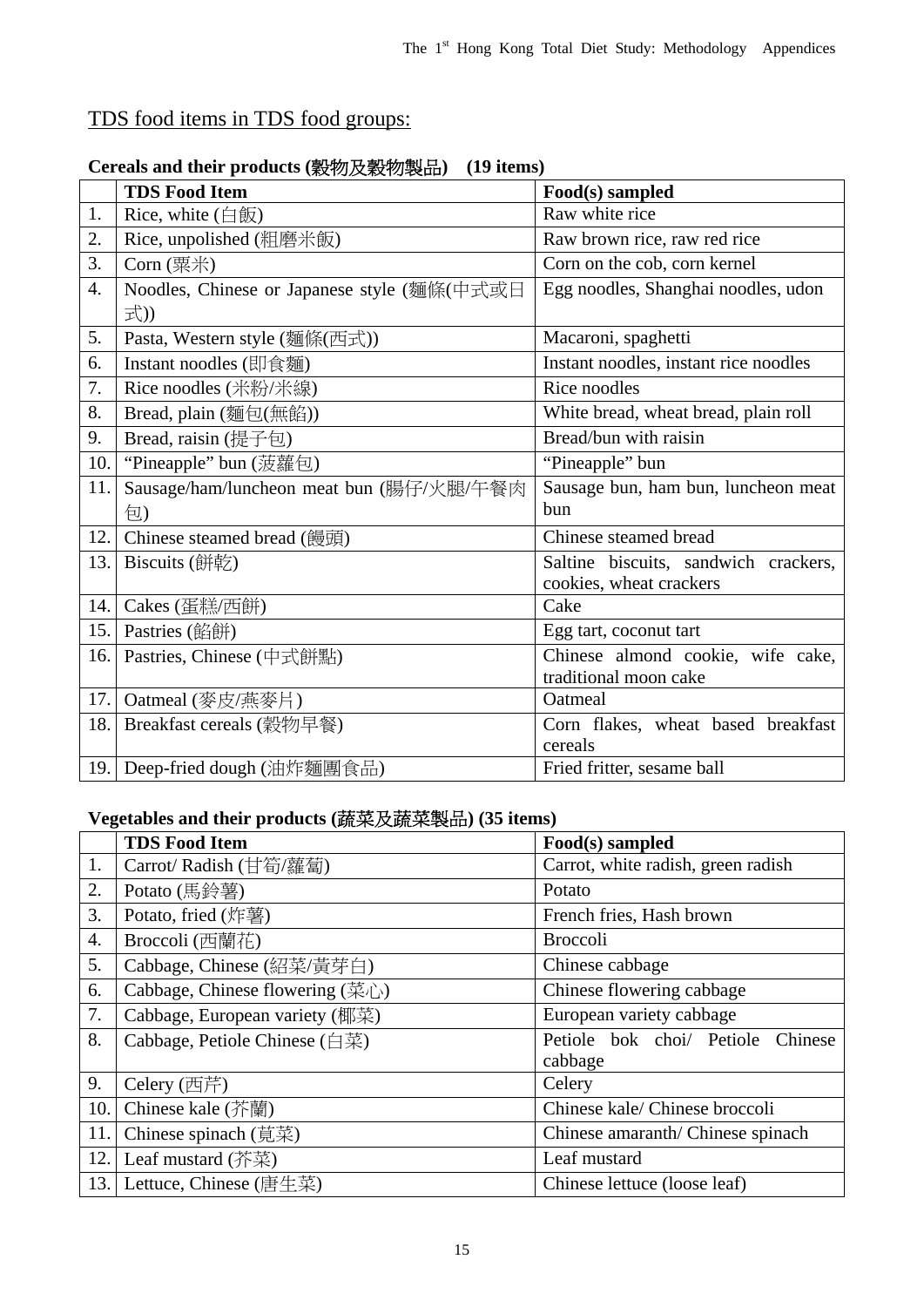| 14.  | Lettuce, European (西生菜)               | European lettuce (heading)                        |
|------|---------------------------------------|---------------------------------------------------|
| 15.  | Mung bean sprout (綠豆芽/芽菜)             | Mung bean sprout                                  |
| 16.  | Spinach (菠菜)                          | Spinach                                           |
| 17.  | Water spinach (蕹菜/通菜)                 | Water spinach                                     |
| 18.  | Watercress (西洋菜)                      | Watercress                                        |
| 19.  | Bitter melon $(\text{H}\,\mathbb{R})$ | <b>Bitter</b> melon                               |
| 20.  | Cucumber (青瓜/黃瓜)                      | Cucumber                                          |
| 21.  | Hairy gourd (節瓜)                      | Hairy gourd                                       |
| 22.  | Pumpkin (南瓜)                          | Pumpkin                                           |
| 23.  | Sponge gourd (絲瓜)                     | Sponge gourd                                      |
| 24.  | Wax gourd (冬瓜)                        | Wax gourd                                         |
| 25.  | Zucchini (翠玉瓜)                        | Zucchini                                          |
| 26.  | Eggplant (茄子/矮瓜)                      | Eggplant                                          |
| 27.  | Sweet pepper (燈籠椒)                    | Sweet pepper                                      |
| 28.  | Tomato (番茄)                           | Tomato                                            |
| 29.  | Garlic (蒜頭)                           | Garlic                                            |
| 30.  | Onion (洋葱)                            | Onion                                             |
| 31.  | Spring onion (葱)                      | Spring onion                                      |
| 32.  | Preserved vegetables (醃製蔬菜)           | Preserved<br>$\sqrt{\ }$ Mui<br>mustard<br>Choy", |
|      |                                       | Preserved Sichuan mustard, preserved              |
|      |                                       | mustard greens, preserved leaf mustard            |
| 33.  | Mushroom, dried shiitake (乾冬菇)        | Winter mushroom/ Shiitake mushroom                |
|      |                                       | (dried)                                           |
| 34.  | Mushrooms (菇類)                        | Button mushroom, straw mushroom,                  |
|      |                                       | "gold-needle" mushroom                            |
| 35.1 | Ear fungus (雲耳/木耳)                    | "Wood-ear" (ear-fungus)                           |

### Legumes, nuts and seeds and their products (豆類、堅果和種子及其製品) (6 items)

|    | <b>TDS Food Item</b>                                                                                             | Food(s) sampled                       |
|----|------------------------------------------------------------------------------------------------------------------|---------------------------------------|
| 1. | Green string beans, with pod $(\overline{\overline{f}} \ \overline{\boxtimes} \ \hat{f} \ \overline{\boxtimes})$ | Green string beans with pod, French   |
|    |                                                                                                                  | beans with flat pod/ round pod,       |
|    |                                                                                                                  | common bean                           |
| 2. | Mung bean vermicelli (粉絲)                                                                                        | Mung bean noodles/ Mung<br>bean       |
|    |                                                                                                                  | vermicelli                            |
| 3. | Beancurd $(\overline{\boxtimes}\overline{\boxtimes})$                                                            | Soybean curd                          |
| 4. | Fermented bean products (發酵豆類製品)                                                                                 | Fermented black soybean, fermented    |
|    |                                                                                                                  | bean curd                             |
| 5. | Peanut $(\ddot{\mathcal{A}} \underline{\dagger} \underline{\dagger})$                                            | Peanut with shell, roasted<br>peanut, |
|    |                                                                                                                  | shelled peanut                        |
| 6. | Peanut butter $(\H + \mathscr{L} \mathscr{L})$                                                                   | Peanut butter                         |

### **Fruits (**水果**) (17 items)**

|    | <b>TDS Food Item</b>                              | Food(s) sampled      |
|----|---------------------------------------------------|----------------------|
|    | Apple (蘋果)                                        | Apple                |
| ٠. | Banana $(\overline{\oplus}\overline{\textrm{g}})$ | <b>Banana</b>        |
|    | Dragon fruit (火龍果)                                | Dragon fruit/ pitaya |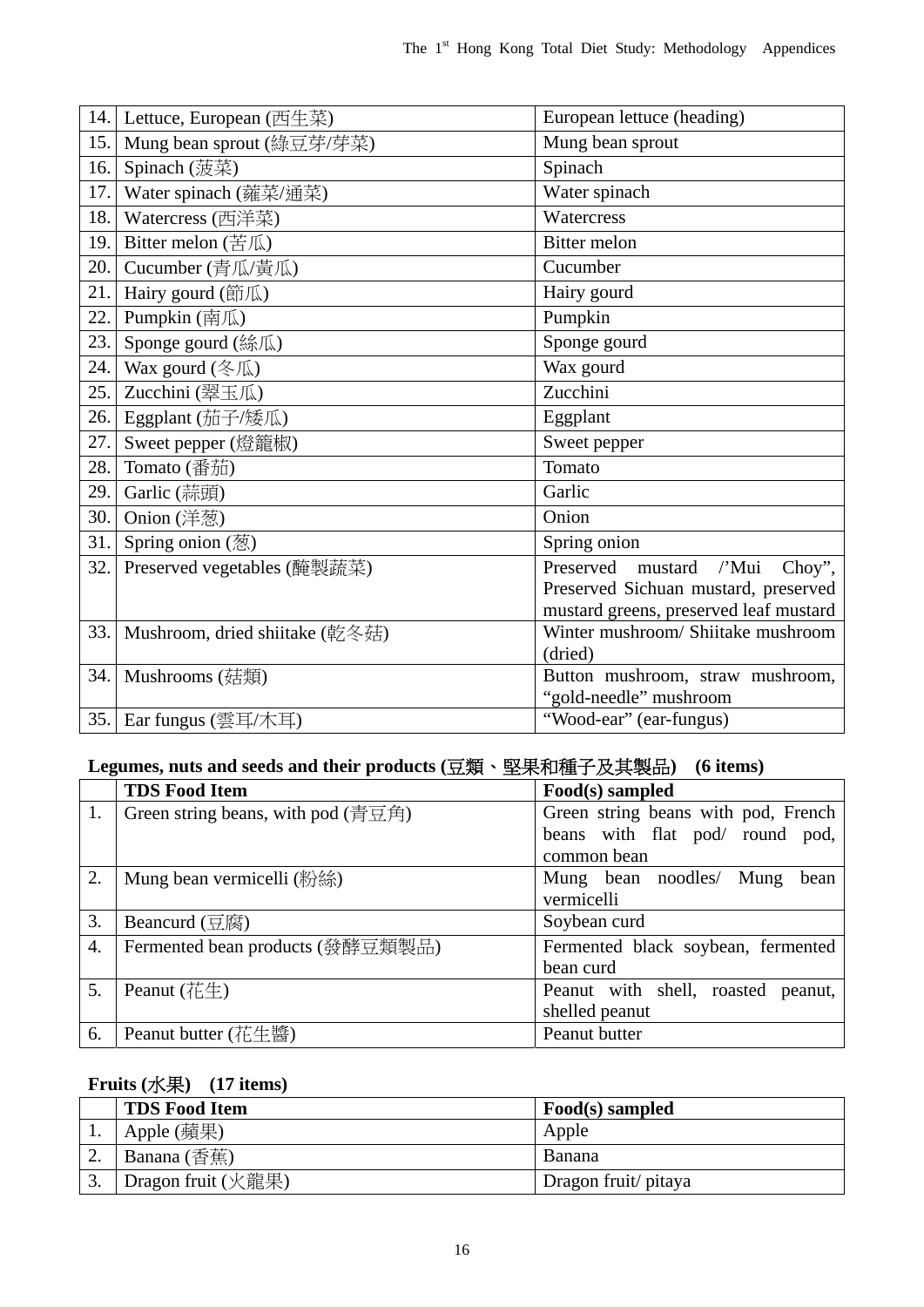| $\overline{4}$ . | Grapes (葡萄/提子)              | Grapes                                 |
|------------------|-----------------------------|----------------------------------------|
| 5.               | Kiwi fruit (奇異果)            | Kiwi fruit                             |
| 6.               | Longan / Lychee (龍眼/荔枝)     | Longan, lychee                         |
| 7.               | Mango (芒果)                  | Mango                                  |
| 8.               | Melons (蜜瓜類)                | Cantaloupe, honeydew melon             |
| 9.               | Orange $(\frac{12}{12})$    | Orange                                 |
| 10.              | Papaya (木瓜)                 | Papaya                                 |
| 11.              | Peach $(\frac{1}{2})$       | Peach                                  |
| 12.              | Pear $(\overline{24})$      | Snow pear, Western pear, tribute pear, |
|                  |                             | crystal pear                           |
| 13.              | Persimmon (柿子)              | Persimmon                              |
| 14.              | Pineapple (菠蘿)              | Pineapple                              |
| 15.              | Plum (李子/布冧)                | Plum                                   |
| 16.              | Pummelo /Grapefruit (柚子/西柚) | Pummelo, grapefruit                    |
| 17.              | Watermelon $(\overline{m})$ | Watermelon                             |

#### **Meat, poultry and game and their products (**肉類、家禽和野味及其製品**) (12 items)**

|     | <b>TDS Food Item</b>          | Food(s) sampled                                                                   |
|-----|-------------------------------|-----------------------------------------------------------------------------------|
| 1.  | $\text{Beef}(\#\text{N})$     | Beef, beef steak, beef flank                                                      |
| 2.  | Mutton $(\n\equiv \n\otimes)$ | Mutton/Lamb                                                                       |
| 3.  | Pork (豬肉)                     | Pork, pork chop, pork rib                                                         |
| 4.  | Ham $(\times$ 腿)              | Ham                                                                               |
| 5.  | Luncheon meat (午餐肉)           | Luncheon meat                                                                     |
| 6.  | Barbecued pork (又燒)           | Barbecued pork                                                                    |
| 7.  | Roasted pork (燒肉)             | Roasted pork                                                                      |
| 8.  | Pig liver (豬膶/豬肝)             | Pig liver                                                                         |
| 9.  | Chicken meat (雞肉)             | Chicken thigh (de-boned),<br>chicken<br>breast fillet, whole chicken              |
| 10. | Chicken, soy sauce (豉油雞)      | Soy sauce chicken                                                                 |
| 11. | Roasted duck/goose (燒鴨/燒鵝)    | Roasted duck, roasted goose                                                       |
| 12. | Meat sausage $(\&edge$ }}}    | Meat sausage (chicken sausage, pork<br>sausage, etc.), meat and cheese<br>sausage |

### **Eggs and their products (**蛋及蛋類製品**) (3 items)**

| <b>TDS Food Item</b>                         | Food(s) sampled     |
|----------------------------------------------|---------------------|
| Egg, chicken $(\frac{\text{Rf}}{\text{d}t})$ | Chicken egg (whole) |
| Egg, lime preserved $(\not\in \mathbb{E})$   | Lime preserved egg  |
| Egg, salted (鹹蛋)                             | Salted egg          |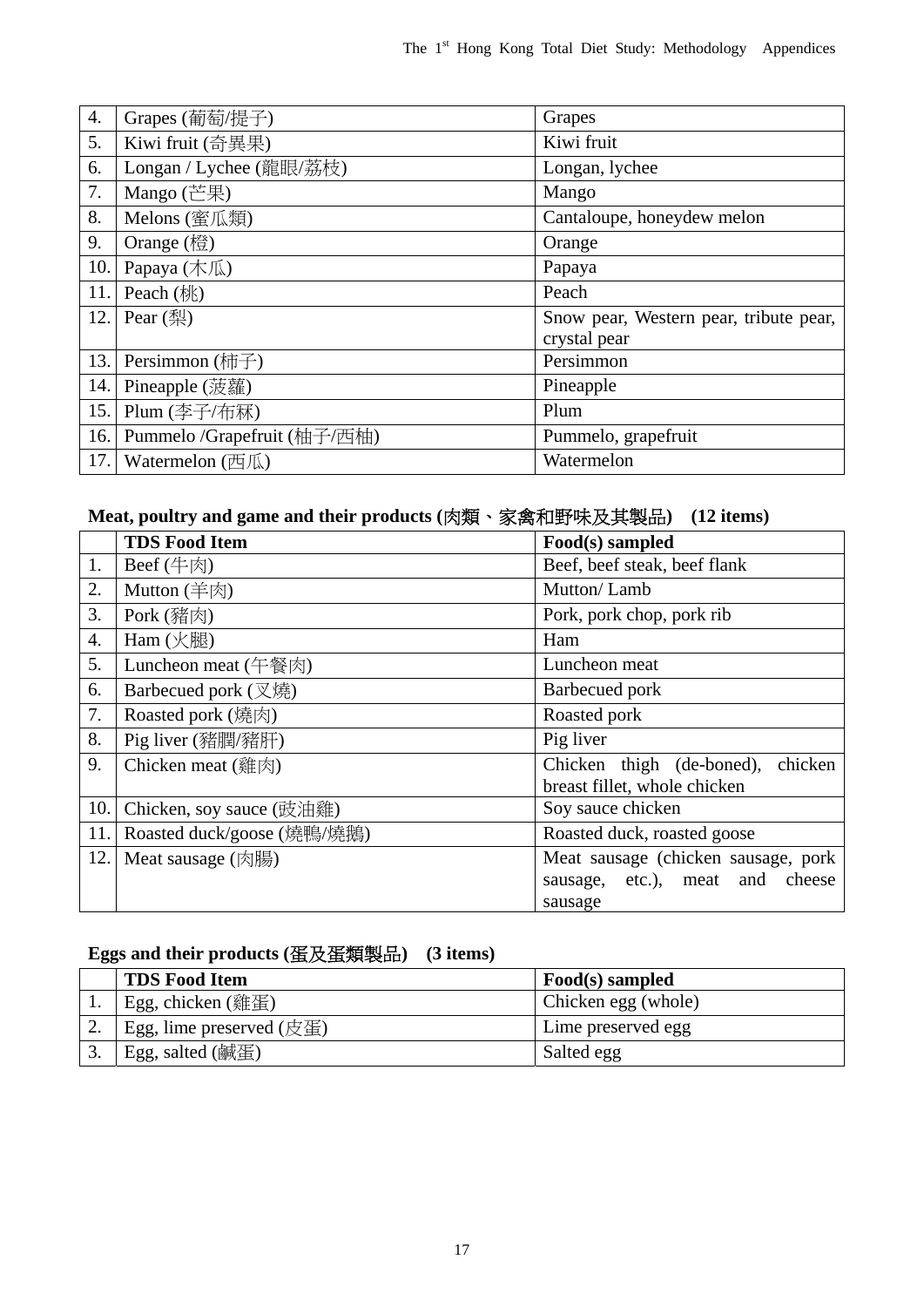|     | <b>TDS Food Item</b>        | Food(s) sampled                       |
|-----|-----------------------------|---------------------------------------|
| 1.  | Fish, Big head $(大頭$ 魚)     | Big head                              |
| 2.  | Fish, Mandarin fish (桂花魚)   | Freshwater grouper/ Mandarin fish     |
| 3.  | Fish, Grass carp (鯇魚)       | Grass carp                            |
| 4.  | Fish, Golden thread (紅衫)    | Golden thread                         |
| 5.  | Fish, Grouper (海斑)          | Leopard coral grouper, green grouper, |
|     |                             | tiger grouper                         |
| 6.  | Fish, Horse head (馬頭)       | Horse head                            |
| 7.  | Fish, Pomfret (鯧魚(艙魚))      | Pomfret                               |
| 8.  | Fish, Sole (龍脷/撻沙)          | Sole fillet                           |
| 9.  | Fish, Tuna (吞拿魚/金槍魚)        | Tuna                                  |
| 10. | Fish, Grey mullet (烏頭)      | Grey mullet                           |
| 11. | Fish, Salmon (三文魚)          | Salmon                                |
| 12. | Fish, Yellow croaker (黃花魚)  | Yellow croaker                        |
| 13. | Fish, Dace, minced (絞鯪魚肉)   | Minced dace                           |
| 14. | Fish ball/fish cake (魚蛋/魚片) | Fish ball, fish cake                  |
| 15. | Shrimp/ Prawn (蝦)           | Shrimp/prawn                          |
| 16. | $Crab$ (蟹)                  | Mud crab, red crab, blue crab, mitten |
|     |                             | crab/freshwater hairy crab            |
| 17. | Oyster $(\frac{1}{3})$      | Oyster                                |
| 18. | Scallop (扇貝/帶子)             | Scallop                               |
| 19. | Squid (魷魚)                  | Squid                                 |

#### **Fish and seafood and their products (**魚類和海產及其製品**) (19 items)**

### **Dairy products (**乳類製品**) (5 items)**

|    | <b>TDS Food Item</b>             | Food(s) sampled                                               |
|----|----------------------------------|---------------------------------------------------------------|
|    | Milk, whole (全脂奶)                | Whole milk                                                    |
| 2. | Milk, skim (脫脂奶)                 | Skim milk                                                     |
| 3. | Cheese $(\not\equiv \pm)$        | Cheddar cheese, Mozzarella cheese                             |
| 4. | $Y$ oghurt (乳酪)                  | Yoghurt                                                       |
|    | Ice-cream $(\mathbb{F}^*_{n+1})$ | Ice-cream (including ice-cream bar,  <br>cup and family pack) |

#### **Fats and oils (**油脂類**) (2 items)**

| <b>TDS Food Item</b>     | Food(s) sampled                                           |
|--------------------------|-----------------------------------------------------------|
| Butter $(\pm \text{in})$ | <b>Butter</b>                                             |
| Oil, vegetable (植物油)     | Corn oil, peanut oil, canola oil, olive<br>0 <sup>1</sup> |

#### **Beverages, alcoholic (**酒精飲品**) (2 items)**

|           | <b>TDS Food Item</b>   | Food(s) sampled |
|-----------|------------------------|-----------------|
| . .       | Beer (啤酒)              | Beer            |
| <u>L.</u> | Red wine $(\& \times)$ | Red wine        |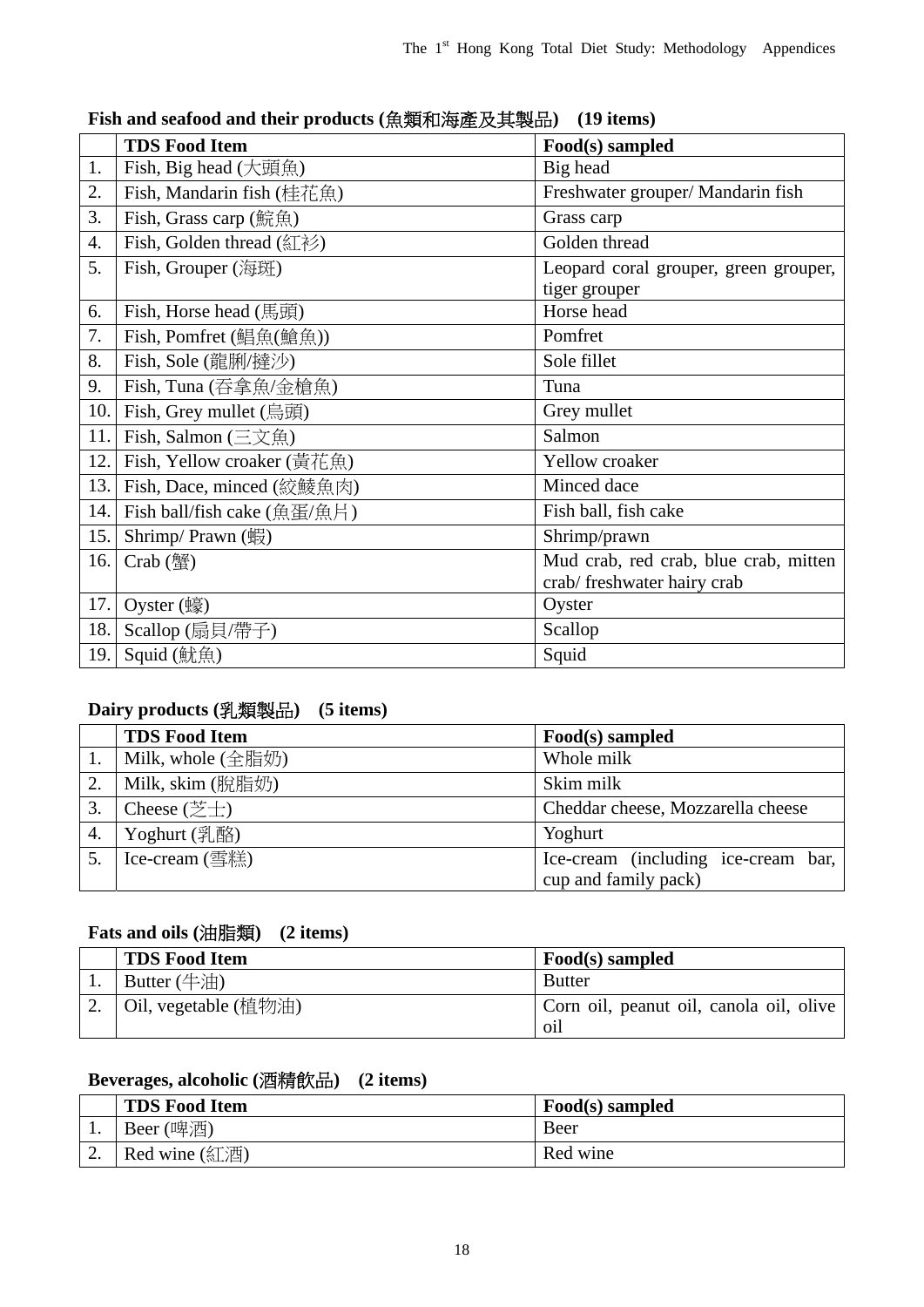### **Beverages, non-alcoholic (**不含酒精飲品**) (10 items)**

|     | <b>TDS Food Item</b>                                                                                           | Food(s) sampled                       |
|-----|----------------------------------------------------------------------------------------------------------------|---------------------------------------|
| 1.  | Tea, Chinese (中國茶)                                                                                             | Pu-er, Jasmin, Longjing, Tieguanyin;  |
|     |                                                                                                                | tea leaves or tea bags                |
| 2.  | Tea, milk tea $(\frac{\pi}{2})$                                                                                | Milk tea                              |
| 3.  | Coffee (咖啡)                                                                                                    | Coffee                                |
| 4.  | Malt drink (麥芽飲品)                                                                                              | Horlick's, Ovaltine, Milo;<br>instant |
|     |                                                                                                                | powder $mix(3-in-1)$                  |
| 5.  | Soyabean drink (豆奶飲品)                                                                                          | Soybean drink, Soybean milk           |
| 6.  | Fruit and vegetable juice (蔬果汁)                                                                                | Orange juice, apple juice, watermelon |
|     |                                                                                                                | juice                                 |
| 7.  | Carbonated drink (汽水)                                                                                          | Cola, lemonade, cream soda, orange    |
|     |                                                                                                                | soda; regular                         |
| 8.  | Tea, chrysanthemum (菊花茶)                                                                                       | Chrysanthemum tea                     |
| 9.  | Water, bottled, distilled (樽裝蒸餾水)                                                                              | Bottled distilled water               |
| 10. | Water, drinking $(\hat{\text{f}}\overline{\text{f}}\overline{\text{f}}\overline{\text{f}}\overline{\text{f}})$ | Tap water                             |

### **Mixed dishes (**混合食品**) (12 items)**

|                                        | <b>TDS Food Item</b>                                        | Food(s) sampled                          |  |
|----------------------------------------|-------------------------------------------------------------|------------------------------------------|--|
| 1.                                     | Siu mai (燒賣)                                                | Shrimp siu mai                           |  |
| 2.                                     | Dumpling, steamed (蒸餃子)                                     | Shrimp dumpling/Har gau,                 |  |
|                                        |                                                             | Shanghai-style steamed pork              |  |
|                                        |                                                             | dumpling, steamed dumpling with          |  |
|                                        |                                                             | pork and vegetables                      |  |
| 3.                                     | Dumpling, pan-fried (煎餃子)                                   | Pan-fried dumpling stuffed with pork     |  |
|                                        |                                                             | and vegetables, Gyoza                    |  |
| 4.                                     | Dumpling, boiled, including wonton (雲吞/水餃)                  | Dumpling in soup/ Wonton<br>with         |  |
|                                        |                                                             | shrimp or pork and vegetables            |  |
| 5.                                     | Steamed barbecued pork bun (叉燒包)                            | Steamed barbecued pork bun               |  |
| Turnip cake<br>6.<br>Turnip cake (蘿蔔糕) |                                                             |                                          |  |
| 7.<br>Steamed minced beef ball (牛肉球)   |                                                             | Steamed minced beef ball                 |  |
| 8.                                     | Glutinous rice dumpling (糭)                                 | Glutinous rice dumpling with pork,       |  |
|                                        |                                                             | glutinous rice wrapped in lotus leaf     |  |
| 9.                                     | Steamed rice-rolls with filling (腸粉(有餡))                    | Steamed rice-rolls<br>with<br>beef.      |  |
|                                        |                                                             | barbecued pork and vegetables            |  |
| 10.                                    | Plain steamed rice-rolls<br>Steamed rice-rolls, plain (淨腸粉) |                                          |  |
| 11.                                    | Chinese soup (中式湯水)                                         | Chinese soup                             |  |
| 12.                                    | Hamburger (漢堡包)                                             | Fish burger, chicken burger, sausage     |  |
|                                        |                                                             | burger,<br>hamburger<br>muffin<br>(beef) |  |
|                                        |                                                             | burger)                                  |  |

### **Snack foods (**零食食品**) (1 item)**

| <b>TDS Food Item</b>             | Food(s) sampled |
|----------------------------------|-----------------|
| Potato chips $(\frac{3\pi}{12})$ | Potato chips    |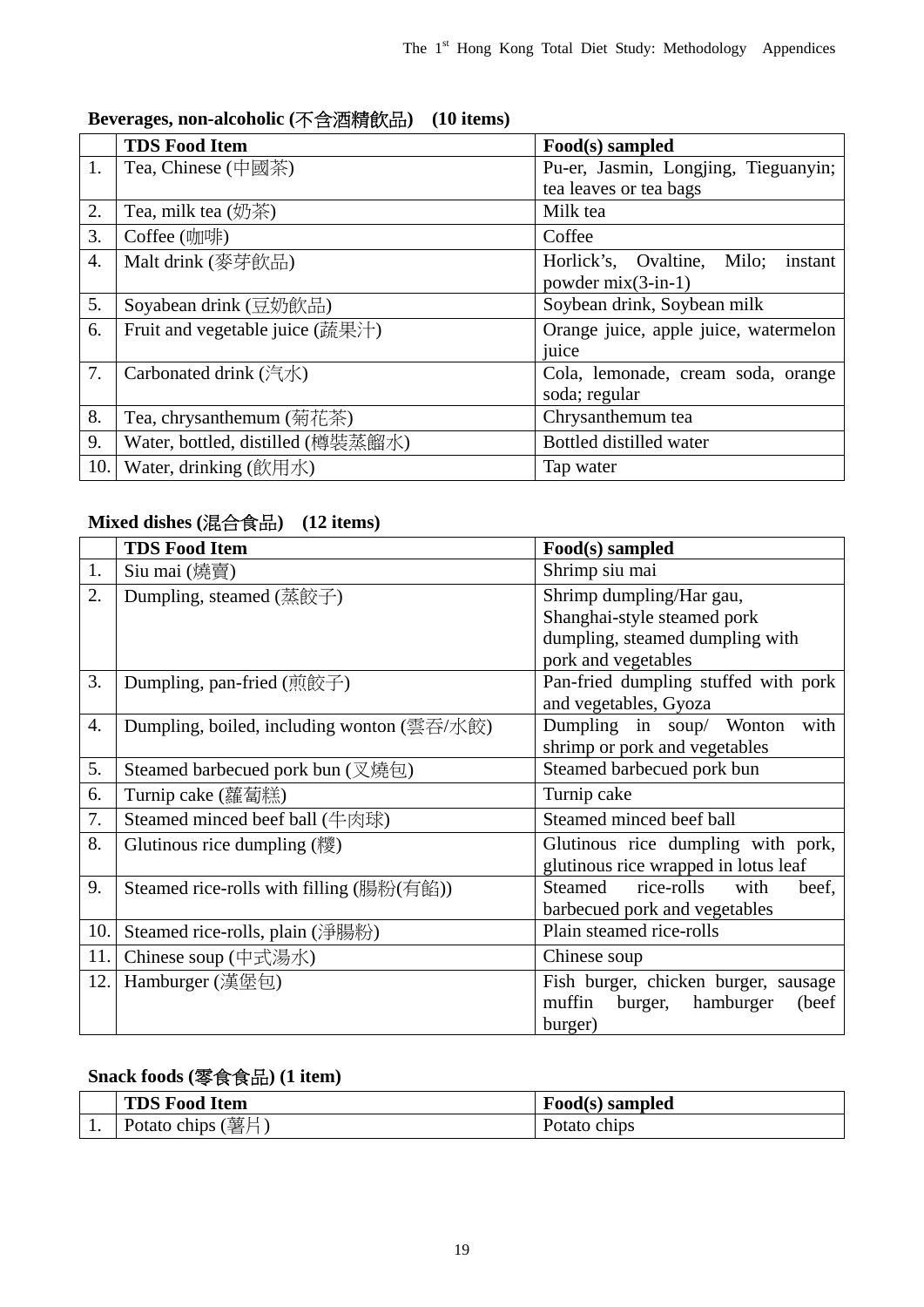### **Sugars and confectionery (**糖類及甜點**) (2 items)**

| <b>TDS Food Item</b>         | Food(s) sampled                      |
|------------------------------|--------------------------------------|
| 1. Chocolate (朱古力/巧克力)       | Plain milk chocolate, plain dark     |
|                              | chocolate, chocolate with inclusions |
| Granulated white sugar (白砂糖) | Granulated white sugar               |

### **Condiments, sauces and herbs (**調味料、醬油及香草**) (5 item)**

|    | <b>TDS Food Item</b>                        | Food(s) sampled                                           |
|----|---------------------------------------------|-----------------------------------------------------------|
|    | Table salt (餐桌鹽 (幼鹽))                       | Table salt                                                |
|    | Soya sauce (豉油)                             | Light soya sauce, dark soya sauce,<br>Japanese soya sauce |
| 3. | Oyster sauce $(\frac{1}{36}, \frac{1}{16})$ | Oyster sauce                                              |
| 4. | Tomato paste/ ketchup (番茄醬/番茄汁)             | Ketchup, tomato paste                                     |
|    | Cornstarch (粟米澱粉/粟粉)                        | Cornstarch                                                |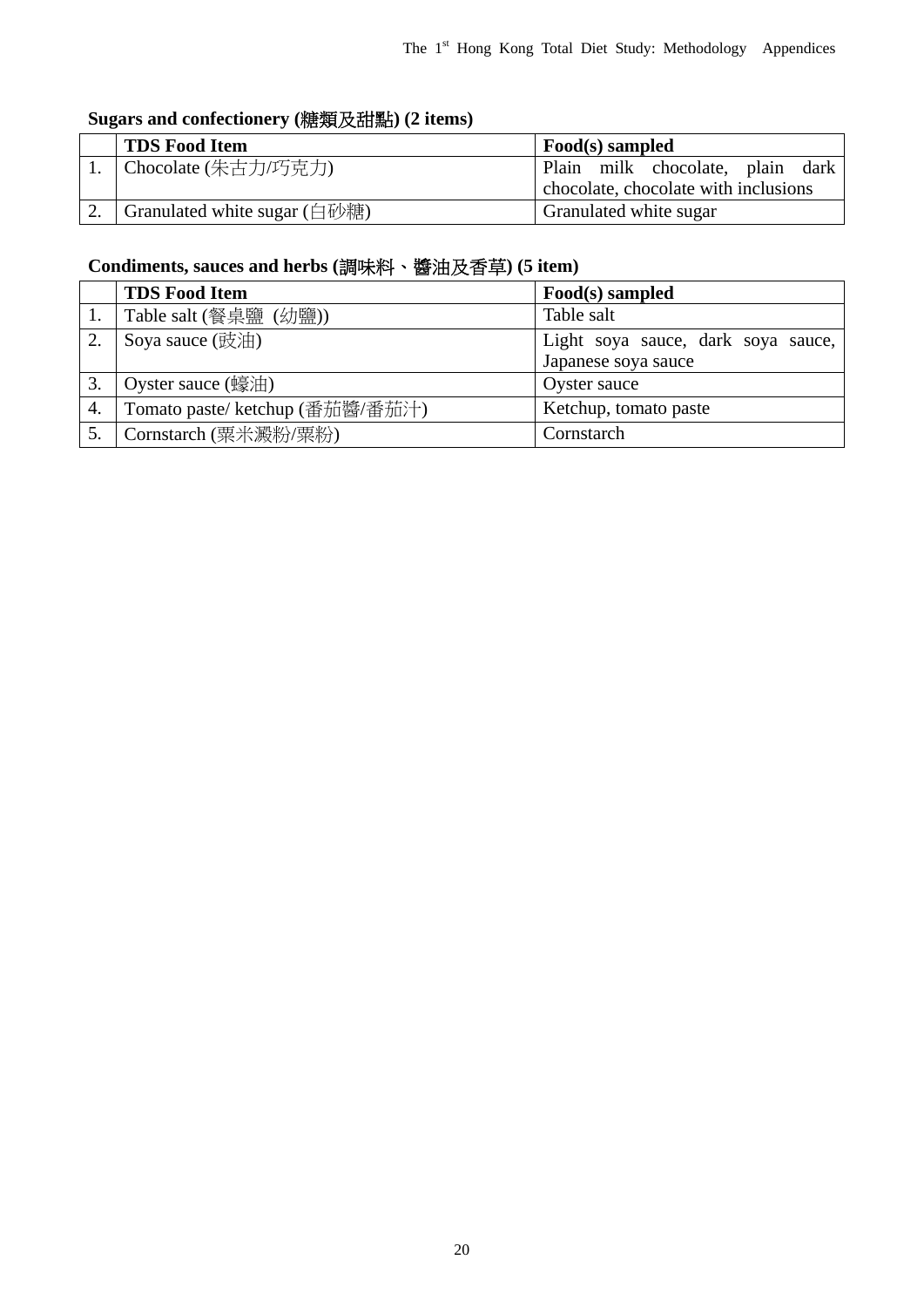### **Appendix 2**

#### **Food preparation instructions**

**Terminology** 

For consistency, the terms used for food preparation instructions are defined as follows:

| Blend the three individual homogenised samples of the same TDS       |
|----------------------------------------------------------------------|
|                                                                      |
|                                                                      |
|                                                                      |
|                                                                      |
|                                                                      |
| Blend foods within the same purchase of the food item, using a       |
|                                                                      |
| Mix the liquid foods to obtain a mixture of consistency so that they |
|                                                                      |
| Fry foods in low to medium heat in the frying pan, without adding    |
|                                                                      |
| Remove any remaining dirt/impurities by washing it out with          |
|                                                                      |
|                                                                      |
|                                                                      |
| Steam food in a pre-heated steamer for a specified period of time.   |
| Fry foods in medium heat with stirring and turning over frequently   |
| in the frying pan, without adding any cooking oil. Do not            |
|                                                                      |
| Wash foods with distilled water in accordance with local practice    |
|                                                                      |
|                                                                      |

#### Food preparation instructions for each TDS food item

All samples were prepared individually according to the food preparation as listed in the table below. Then, the three individual prepared samples of the same TDS food item were composited to obtain a single composite sample.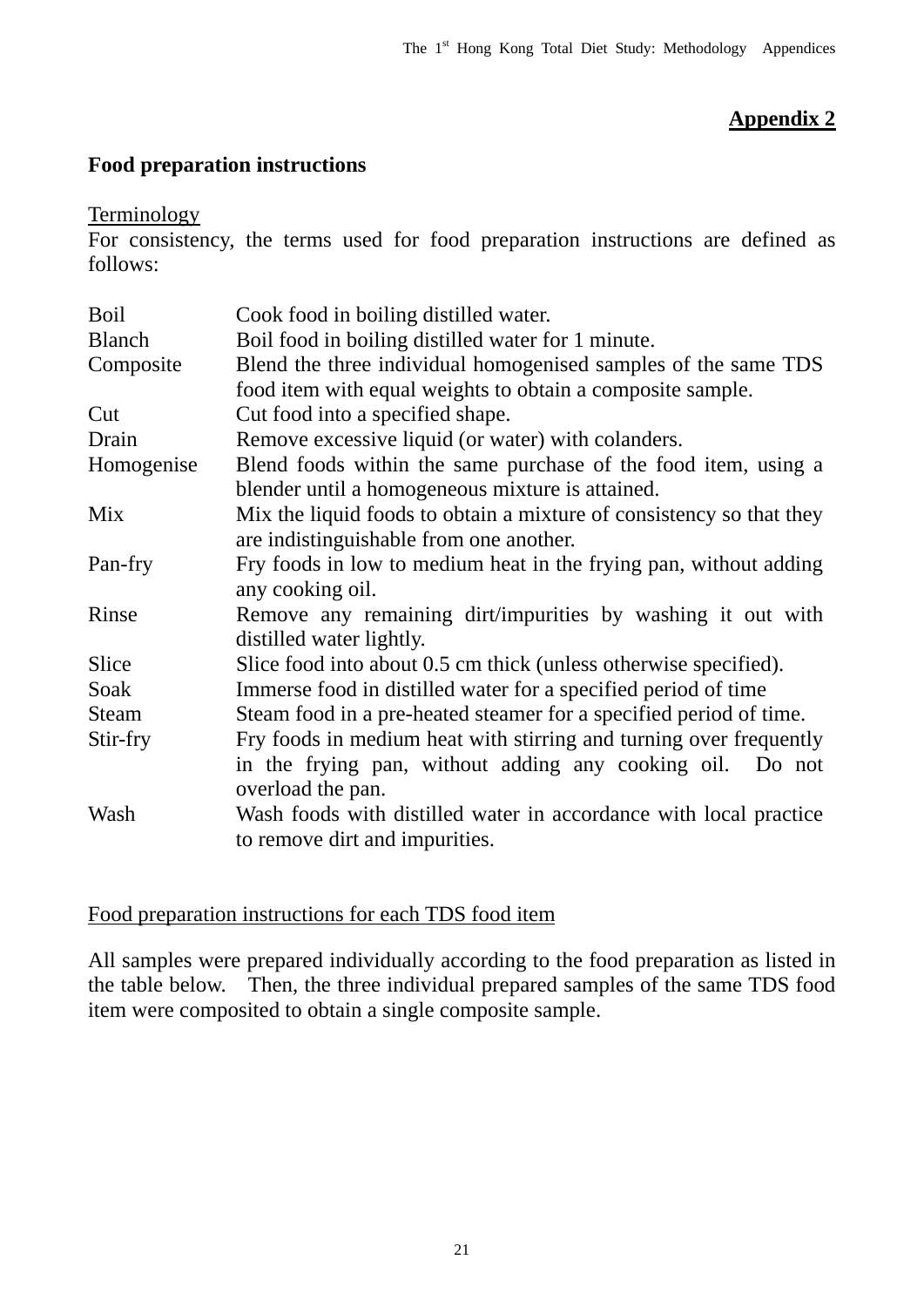| <b>TDS</b> food item     | <b>Food preparation</b>                                                   |
|--------------------------|---------------------------------------------------------------------------|
| Rice, white              | Wash, add distilled water (rice to water ratio: 1:1.5), steam until       |
|                          | cooked and homogenise.                                                    |
| Rice, unpolished         | Wash, add distilled water (rice to water ratio: 1:1.5), soak for at least |
|                          | an hour, then steam until cooked and homogenise.                          |
| Corn                     | Remove husks and silk, wash, boil, remove cob and homogenise.             |
|                          | For canned item, drain cans and homogenise.                               |
| Noodles, Chinese or      | Cook as per label instruction (or boil until cooked) and homogenise.      |
| Japanese style           |                                                                           |
| Pasta, Western style     | Cook as per label instruction (or boil until cooked) and homogenise.      |
| <b>Instant noodles</b>   | Cook as per label instruction (discard flavour sachet and oil packet)     |
|                          | and homogenise.                                                           |
| Rice noodles             | Boil until cooked and homogenise.                                         |
| Bread, plain             | Homogenise.                                                               |
| Bread, raisin            | Homogenise.                                                               |
| "Pineapple" bun          | Homogenise.                                                               |
| Sausage/ham/luncheon     | Homogenise.                                                               |
| meat bun                 |                                                                           |
| Chinese steamed bread    | Steam as per label instruction or steam for 10 minutes (for pre-cooked    |
|                          | item only) and homogenise.                                                |
| <b>Biscuits</b>          | Homogenise.                                                               |
| Cakes                    | Homogenise.                                                               |
| Pastries                 | Homogenise.                                                               |
| Pastries, Chinese        | Homogenise.                                                               |
| Oatmeal                  | Prepare as per label instructions (if oatmeal to water ratio is not       |
|                          | provided, follow the ratio: 40 grams of oatmeal into 250 ml distilled     |
|                          | water) and homogenise.                                                    |
| <b>Breakfast cereals</b> | Homogenise.                                                               |
| Deep-fried dough         | Homogenise.                                                               |

**Cereals and their products:** 

### **Vegetables and their products:**

| <b>TDS</b> food item     | <b>Food preparation</b>                                                    |
|--------------------------|----------------------------------------------------------------------------|
| Carrot/Radish            | Peel, remove ends, wash, slice, boil until cooked and homogenise.          |
| Potato                   | Peel, wash, cut into chunks, boil for about 20 minutes and                 |
|                          | homogenise.                                                                |
| Potato, fried            | Homogenise.                                                                |
| Broccoli                 | Trim, cut into florets, wash, soak for 20 minutes, rinse, blanch, stir-fry |
|                          | and homogenise.                                                            |
| Cabbage, Chinese         | Cut into strips, wash, stir-fry and homogenise.                            |
| Cabbage, Chinese         | Wash, soak for 20 minutes, rinse, cut into strips, stir-fry and            |
| flowering                | homogenise.                                                                |
|                          | Cabbage, European variety Cut into eighths, wash, stir-fry and homogenise. |
| Cabbage, Petiole Chinese | Wash, soak for 20 minutes, rinse, remove stem end where appropriate,       |
|                          | stir-fry and homogenise.                                                   |
| Celery                   | Remove root end and tough strings, wash, cut into strips, blanch,          |
|                          | stir-fry and homogenise.                                                   |
| Chinese kale             | Wash, soak for 20 minutes, rinse, cut into strips, stir-fry and            |
|                          | homogenise.                                                                |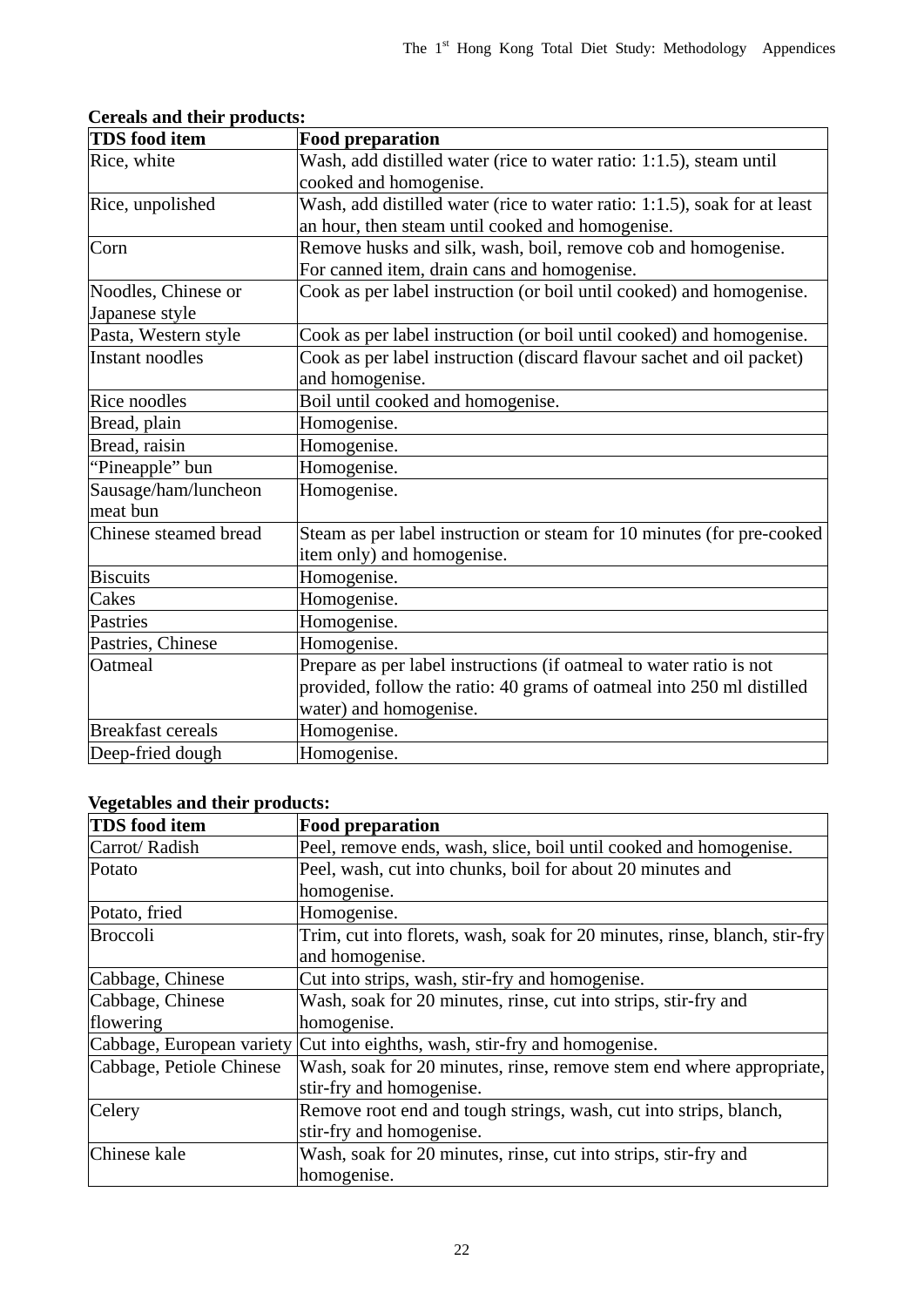| Chinese spinach          | Remove root end, wash, soak for 20 minutes, rinse, cut into strips,     |
|--------------------------|-------------------------------------------------------------------------|
|                          | stir-fry and homogenise.                                                |
| Leaf mustard             | Wash, soak for 20 minutes, rinse, cut into strips, stir-fry and         |
|                          | homogenise.                                                             |
| Lettuce, Chinese         | Remove stem end, wash, soak for 20 minutes, rinse, cut into strips,     |
|                          | stir-fry and homogenise.                                                |
| Lettuce, European        | Cut into eighths, wash, boil and homogenise.                            |
| Mung bean sprout         | Wash, drain, stir-fry and homogenise.                                   |
| Spinach                  | Remove root end, wash, soak for 20 minutes, rinse, cut into strips,     |
|                          | stir-fry and homogenise.                                                |
| Water spinach            | Wash, soak for 20 minutes, rinse, cut into strips, stir-fry and         |
|                          | homogenise.                                                             |
| Watercress               | Wash, soak for 20 minutes, rinse, cut into strips, stir-fry and         |
|                          | homogenise.                                                             |
| <b>Bitter</b> melon      | Remove top, stem and seeds, wash, slice, blanch, stir-fry and           |
|                          | homogenise.                                                             |
| Cucumber                 | Remove end, leave skin on, wash, cut into chunks and homogenise.        |
| Hairy gourd              | Peel, remove ends, wash, slice, boil and homogenise.                    |
| Pumpkin                  | Peel, remove top, stem, seeds and stringy fibres, wash, slice, boil and |
|                          | homogenise.                                                             |
| Sponge gourd             | Remove ends, wash, slice, stir-fry and homogenise.                      |
| Wax gourd                | Peel, remove seeds and stringy fibres, wash, cut into chunks, boil and  |
|                          | homogenise.                                                             |
| Zucchini                 | Remove ends, leave skin on, wash, slice, stir-fry and homogenise.       |
| Eggplant                 | Remove stem end, wash, slice, stir-fry and homogenise.                  |
| Sweet pepper             | Remove top, stem and seeds, wash, slice, stir-fry and homogenise.       |
| Tomato                   | Remove stem, wash, cut into quarters, stir-fry, keep cooked tomato      |
|                          | including juice, and homogenise.                                        |
| Garlic                   | Remove papery skin, wash, cut into small pieces, stir-fry and           |
|                          | homogenise.                                                             |
| Onion                    | Remove root end and papery skin, wash, slice, stir-fry and              |
|                          | homogenise.                                                             |
| Spring onion             | Remove root end, wash, cut into strips, steam and homogenise.           |
| Preserved vegetables     | Wash, rinse, cut into strips, soak for 10 minutes, steam and            |
|                          | homogenise.                                                             |
| Mushroom, dried shiitake | Wash, soak in water one night in advance and keep in refrigerator,      |
|                          | drain, remove stalks, steam for 30 minutes and homogenise.              |
| Mushrooms                | Trim bottom / drain cans where appropriate, wash, stir-fry and          |
|                          | homogenise.                                                             |
| Ear fungus               | Wash, soak in water until softened, discard any hard bits, steam and    |
|                          | homogenise.                                                             |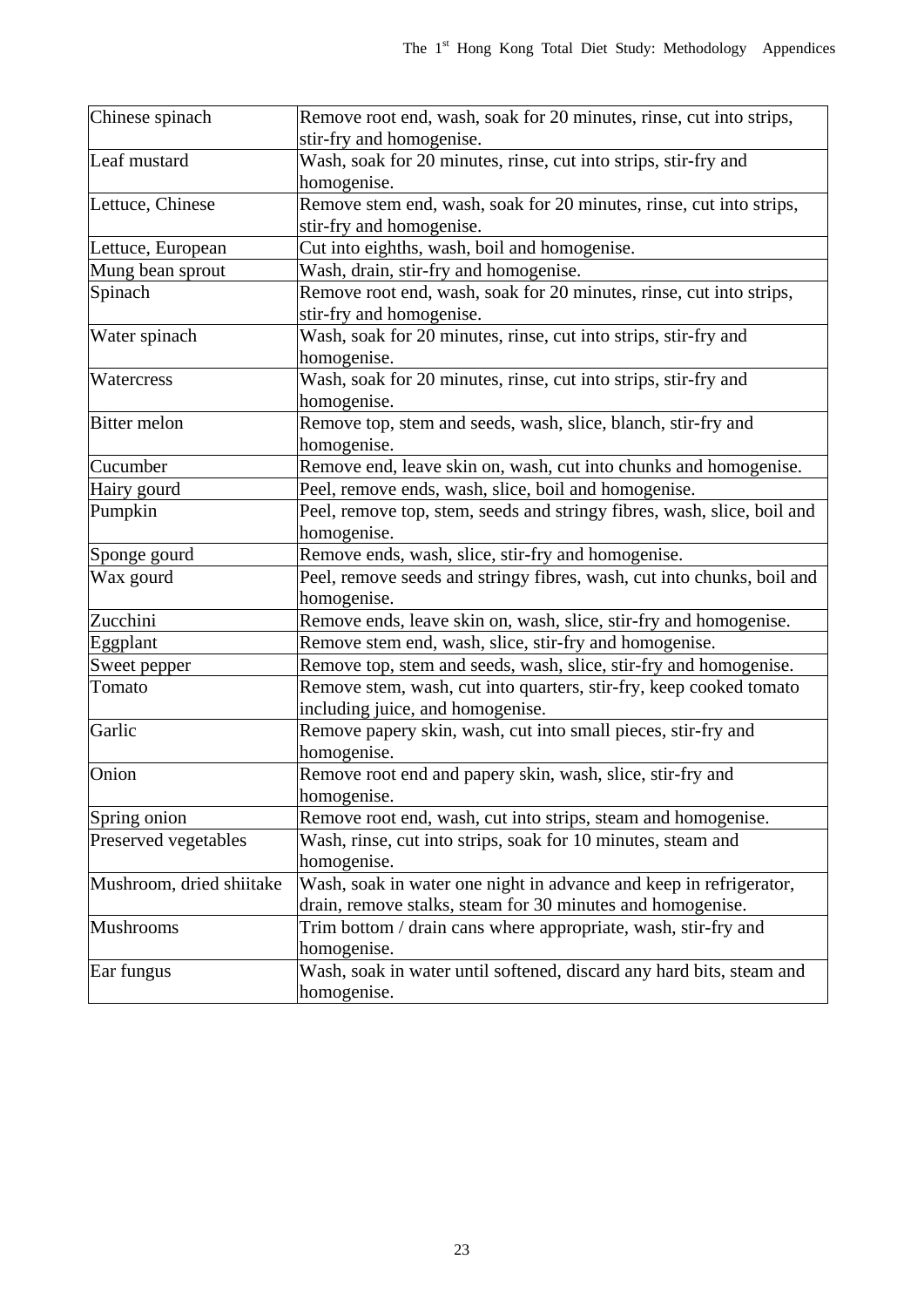| <b>TDS</b> food item     | <b>Food preparation</b>                                               |
|--------------------------|-----------------------------------------------------------------------|
| Green string beans, with | Remove ends and strings, wash, cut into strips, blanch, stir-fry, and |
| pod                      | homogenise.                                                           |
| Mung bean vermicelli     | Wash, soak for 15 minutes, boil and homogenise.                       |
| Beancurd                 | Steam and homogenise.                                                 |
| Fermented bean products  | Wash, steam and homogenise. For fermented bean curd,                  |
|                          | homogenise.                                                           |
| Peanut                   | Remove shell (if applicable) and homogenise.                          |
| Peanut butter            | Homogenise.                                                           |

**Legumes, nuts and seeds and their products:** 

#### **Fruits:**

| <b>TDS</b> food item | <b>Food preparation</b>                                              |
|----------------------|----------------------------------------------------------------------|
| Apple                | Wash, remove the core, leave skin on, cut into quarters, and         |
|                      | homogenise.                                                          |
| Banana               | Remove skin and homogenise.                                          |
| Dragon fruit         | Wash, cut into quarters, remove skin and homogenise.                 |
| Grapes               | Wash, remove stems and seeds, leave skin on and homogenise.          |
| Kiwi fruit           | Cut into half, scoop out the flesh and homogenise.                   |
| Longan / Lychee      | Remove shell and stones, and homogenise.                             |
| Mango                | Cut mango into half, remove stone, scoop out the flesh and           |
|                      | homogenise.                                                          |
| Melons               | Remove seeds, stringy fibres and skin, cut into chunks, and          |
|                      | homogenise.                                                          |
| Orange               | Cut into quarters, remove seeds and skin, and homogenise             |
| Papaya               | Remove seeds, stringy fibres and skin, cut into chunks and           |
|                      | homogenise.                                                          |
| Peach                | Wash, peel, cut into quarters, remove stone, and homogenise.<br>For  |
|                      | canned item, drain cans and homogenise.                              |
| Pear                 | Wash, remove core, leave skin on, cut into quarters and homogenise.  |
| Persimmon            | Remove skin and stone, and homogenise                                |
| Pineapple            | Remove inedible parts, cut into chunks and homogenise. For canned    |
|                      | item, drain cans and homogenise.                                     |
| Plum                 | Wash, leave skin on, cut into quarters, remove stone and homogenise. |
| Pummelo /Grapefruit  | Remove inedible parts and homogenise.                                |
| Watermelon           | Remove skin and seeds, cut into chunks and homogenise                |

#### **Meat, poultry and game and their products:**

| <b>TDS</b> food item  | <b>Food preparation</b>                                                 |
|-----------------------|-------------------------------------------------------------------------|
| Beef                  | Wash, slice or cut into chunks (where appropriate), stir-fry (for meat) |
|                       | or boil for 1.5 hour (for flank) and homogenise. For steak, pan-fry     |
|                       | and remove visible fat and bones (if any), and homogenise.              |
| <b>Mutton</b>         | Wash, slice, remove bones (if any), stir-fry and homogenise.            |
| Pork                  | Wash, slice and stir-fry (for meat), pan-fry and remove visible fat and |
|                       | bones (for pork chop), or steam and remove bones (for rib), and         |
|                       | homogenise                                                              |
| Ham                   | Slice (if applicable), pan-fry and homogenise.                          |
| Luncheon meat         | Slice, pan-fry and homogenise.                                          |
| <b>Barbecued</b> pork | Cut into pieces (if applicable) and homogenise.                         |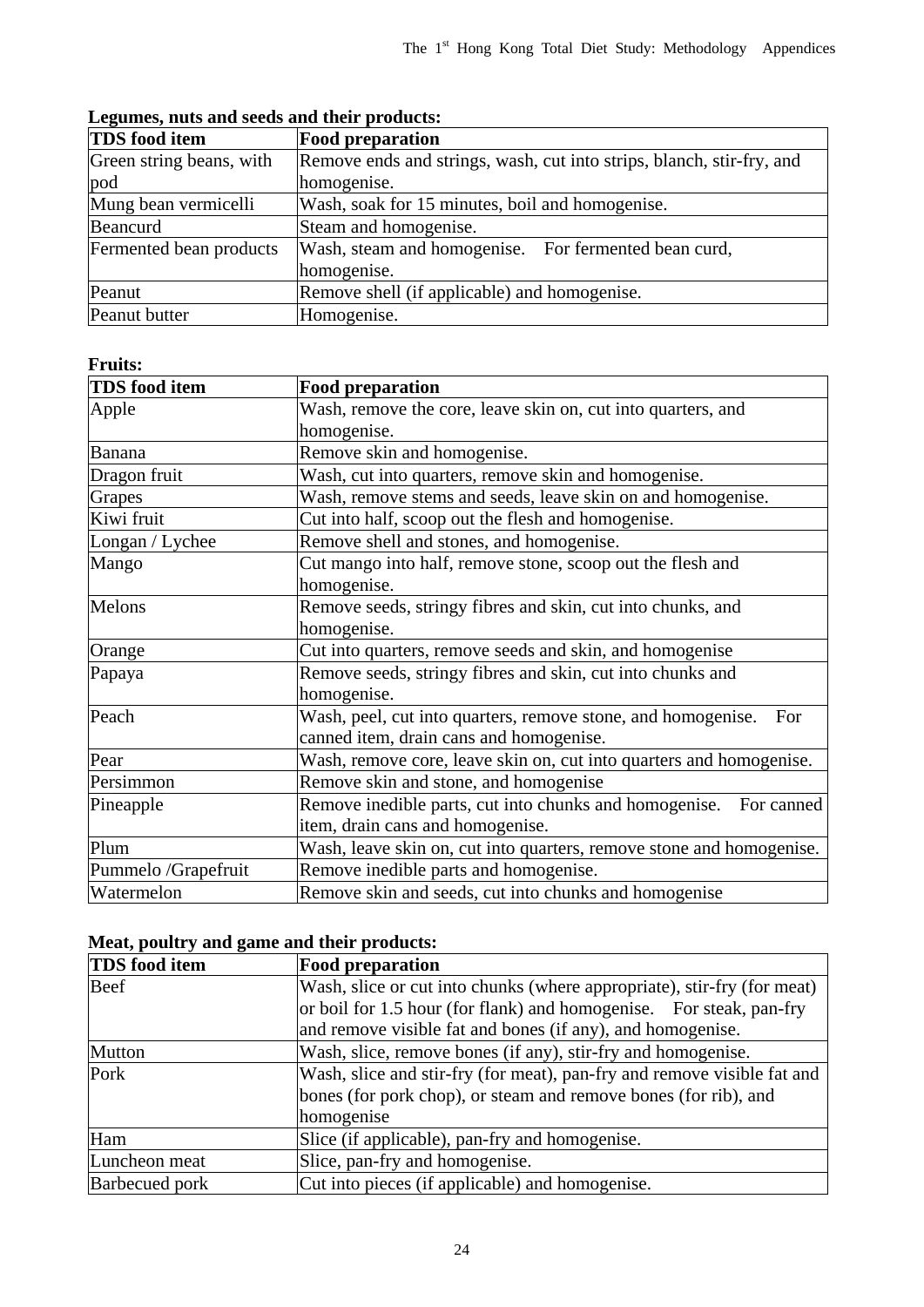| Roasted pork       | Remove bones, cut into pieces (if applicable) and homogenise.                                                                         |
|--------------------|---------------------------------------------------------------------------------------------------------------------------------------|
| Pig liver          | Wash, slice, boil, drain and homogenise.                                                                                              |
| Chicken meat       | Wash, slice, stir-fry and homogenise. For whole chicken, wash,<br>remove offal (if any), steam, remove inedible parts and homogenise. |
| Chicken, soy sauce | Remove inedible parts and homogenise.                                                                                                 |
| Roasted duck/goose | Remove inedible parts and homogenise.                                                                                                 |
| Meat sausage       | Pan-fry and homogenise                                                                                                                |

### **Eggs and their products:**

| <b>TDS</b> food item | <b>Food preparation</b>                                |
|----------------------|--------------------------------------------------------|
| Egg, chicken         | Wash, break and beat the eggs, pan-fry and homogenise. |
| Egg, lime preserved  | Remove soil, wash, remove shells and homogenise.       |
| Egg, salted          | Remove soil, wash, boil, remove shells and homogenise. |

### **Fish and seafood and their products:**

| <b>TDS</b> food item | <b>Food preparation</b>                                               |
|----------------------|-----------------------------------------------------------------------|
| Fish, Big head       | Wash, remove scales and viscera (if any), steam, remove inedible      |
|                      | parts and homogenise.                                                 |
| Fish, Mandarin fish  | Wash, remove scales and viscera (if any), steam, remove inedible      |
|                      | parts and homogenise.                                                 |
| Fish, Grass carp     | Wash, remove scales and viscera (if any), steam, remove inedible      |
|                      | parts and homogenise.                                                 |
| Fish, Golden thread  | Wash, remove scales and viscera (if any), pan-fry, remove inedible    |
|                      | parts and homogenise.                                                 |
| Fish, Grouper        | Wash, remove scales and viscera (if any), steam, remove inedible      |
|                      | parts and homogenise.                                                 |
| Fish, Horse head     | Wash, remove scales and viscera (if any), steam, remove inedible      |
|                      | parts and homogenise.                                                 |
| Fish, Pomfret        | Wash, remove scales and viscera (if any), steam, remove inedible      |
|                      | parts and homogenise.                                                 |
| Fish, Sole           | Wash, pan-fry and homogenise.                                         |
| Fish, Tuna           | Cut into pieces and homogenise. For canned item, drain cans and       |
|                      | homogenise.                                                           |
| Fish, Grey mullet    | Wash, remove scales and viscera (if any), steam, remove inedible      |
|                      | parts and homogenise.                                                 |
| Fish, Salmon         | Cut into pieces and homogenise.                                       |
| Fish, Yellow croaker | Wash, remove scales and viscera (if any), pan-fry, remove inedible    |
|                      | parts and homogenise.                                                 |
| Fish, Dace, minced   | Pan-fry and homogenise.                                               |
| Fish ball/fish cake  | Wash, slice (for fish cake), boil for about 5 minutes and homogenise. |
| Shrimp/Prawn         | Wash, steam, remove inedible parts and homogenise. For shelled        |
|                      | shrimp, wash, stir-fry and homogenise.                                |
| Crab                 | Wash, steam, remove inedible parts and homogenise.                    |
| Oyster               | Wash, stir-fry and homogenise.                                        |
| Scallop              | Remove inedible parts, wash, steam and homogenise.                    |
| Squid                | Remove inedible parts, wash, slice, stir-fry and homogenise.          |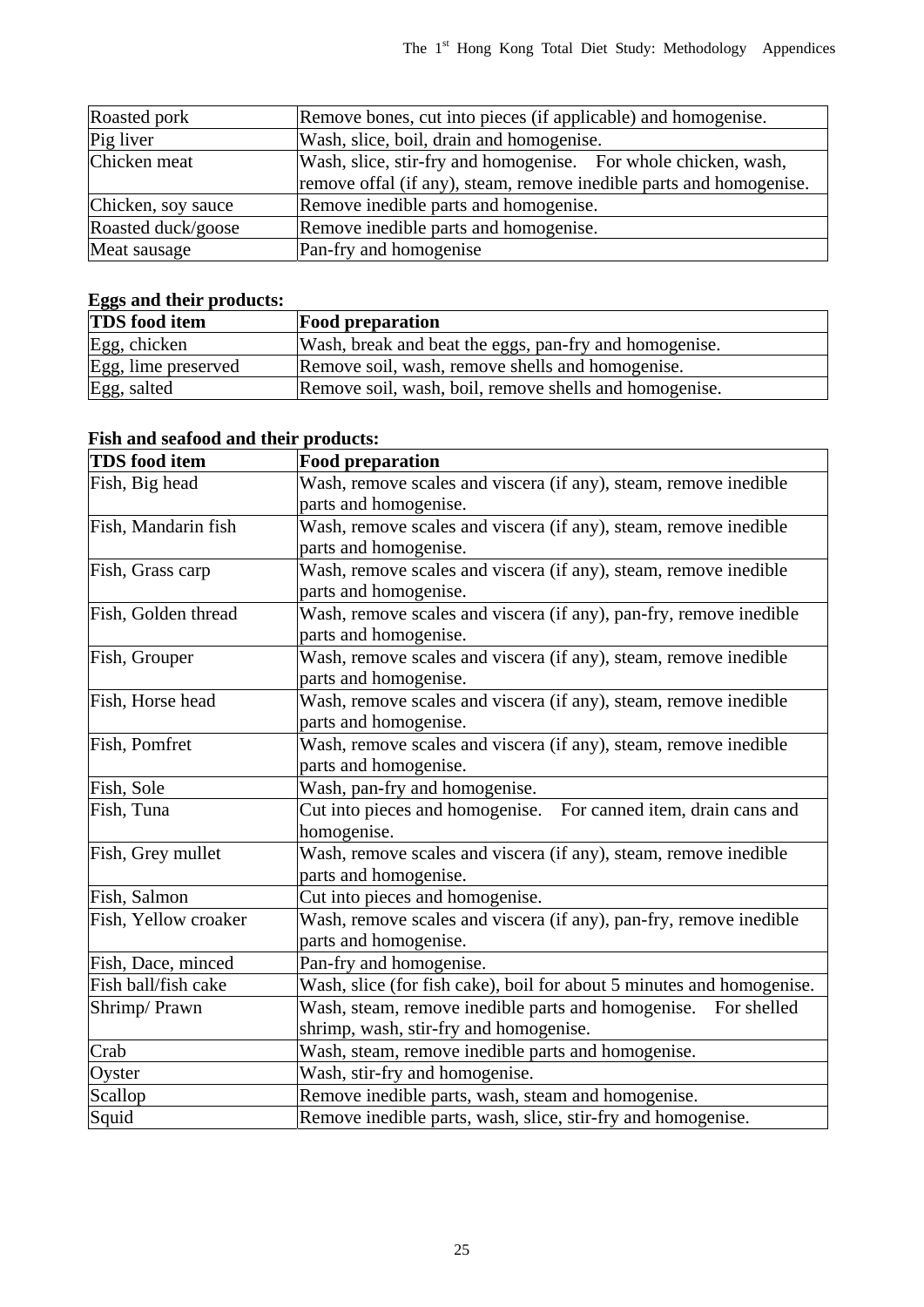| Dairy products:      |                               |
|----------------------|-------------------------------|
| <b>TDS</b> food item | <b>Food preparation</b>       |
| Milk, whole          | Mix into a homogenous form.   |
| Milk, skim           | Mix into a homogenous form.   |
| Cheese               | Homogenise.                   |
| Yoghurt              | Homogenise.                   |
| Ice-cream            | Allow to thaw and homogenise. |

#### **Fats and oils:**

| $\sim$ 0.00 0.110 0.110 $\sim$ |                             |
|--------------------------------|-----------------------------|
| <b>TDS</b> food item           | <b>Food preparation</b>     |
| <b>Butter</b>                  | Homogenise.                 |
| Oil, vegetable                 | Mix into a homogenous form. |

#### **Beverages, alcoholic:**

| <b>TDS</b> food item | <b>Food preparation</b>     |
|----------------------|-----------------------------|
| Beer                 | Mix into a homogenous form. |
| Red wine             | Mix into a homogenous form. |

#### **Beverages, non-alcoholic:**

| <b>TDS</b> food item      | <b>Food preparation</b>                                                  |
|---------------------------|--------------------------------------------------------------------------|
| Tea, Chinese              | Prepare according to the instructions on the packet, or follow the       |
|                           | direction by pouring 150 ml boiling distilled water into 2 grams of tea  |
|                           | leaves or 1 tea bag and holding for 5 minutes (stir occasionally)), then |
|                           | remove tea leave, and mix into a homogenous form.                        |
| Tea, milk tea             | Prepare according to the instructions on packet (for instant mix only),  |
|                           | and mix into a homogenous form.                                          |
| Coffee                    | Prepare according to the instructions on packet (for instant mix only),  |
|                           | and mix into a homogenous form.                                          |
| Malt drink                | Prepare according to the instructions on packet, and mix into a          |
|                           | homogenous form.                                                         |
| Soybean drink             | Mix into a homogenous form.                                              |
| Fruit and vegetable juice | Mix into a homogenous form.                                              |
| Carbonated drink          | Mix into a homogenous form.                                              |
| Tea, chrysanthemum        | Mix into a homogenous form.                                              |
| Water, bottled, distilled | Mix into a homogenous form.                                              |
| Water, drinking           | Boil the tap water.                                                      |

#### **Mixed dishes:**

| <b>TDS</b> food item | <b>Food preparation</b>                                               |
|----------------------|-----------------------------------------------------------------------|
| Siu Mai              | Prepare according to instructions on the packet (no sauce added), OR  |
|                      | steam for about 10 minutes, and homogenise. For ready-to-eat item,    |
|                      | homogenise.                                                           |
| Dumpling, steamed    | Prepare according to instructions on the packet (no sauce added), OR  |
|                      | steam for about 20 minutes, and homogenise. For ready-to-eat item,    |
|                      | homogenise.                                                           |
| Dumpling, pan-fried  | Prepare according to the instructions on the packet (no sauce added), |
|                      | OR pan-fry, and homogenise. For ready-to-eat item, homogenise.        |
| Dumpling, including  | Discard the flavour sachet and oil packet (if any) and cook according |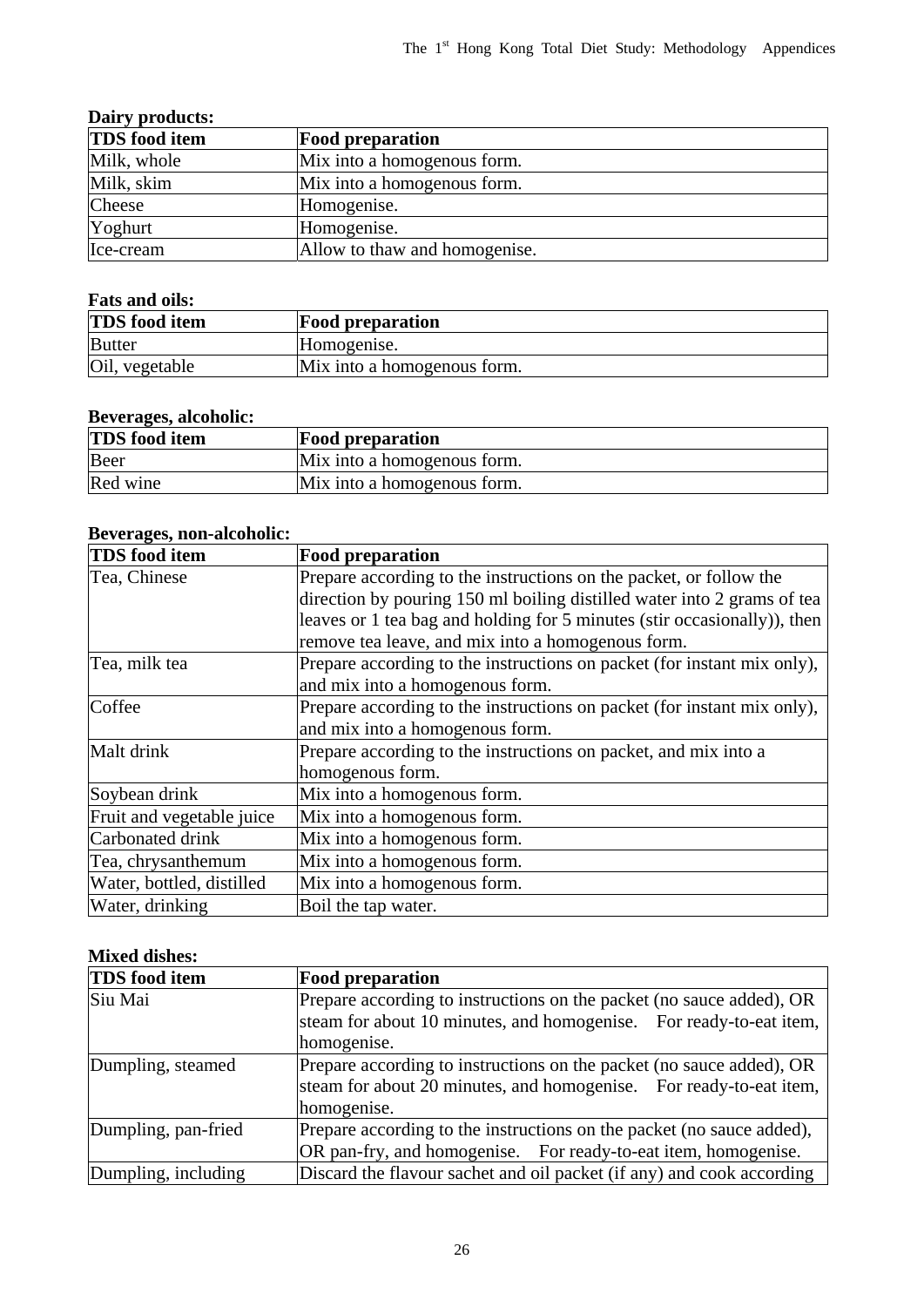| wonton                    | to instructions on the packet with water, OR boil for 10 minutes, and  |
|---------------------------|------------------------------------------------------------------------|
|                           | For ready-to-eat item, drain the soup (if any) and<br>homogenise.      |
|                           | homogenise.                                                            |
| Steamed barbecued pork    | Prepare according to instructions on the packet, OR steam for 15       |
| bun                       | minutes, and homogenise. For ready-to-eat item, homogenise.            |
| Turnip cake               | Homogenise.                                                            |
| Steamed minced beef ball  | Prepare according to instructions on the packet, OR steam for 15       |
|                           | minutes, and homogenise. For ready-to-eat item, homogenise.            |
| Glutinous rice dumpling   | For pre-cooked item, prepare according to instructions on the packet   |
|                           | (no sauce added), OR boil (or steam for glutinous rice wrapped in      |
|                           | lotus leaf) for 15 minutes and then remove the wrap and bones, if any, |
|                           | and homogenise. For ready-to-eat item, remove bones if any and         |
|                           | homogenise.                                                            |
| Steamed rice-rolls with   | For pre-cooked item, prepare according to instructions on the packet   |
| filling                   | (no sauce added), OR steam for 10 minutes, and homogenise.<br>For      |
|                           | ready-to-eat item, homogenise.                                         |
| Steamed rice-rolls, plain | For pre-cooked item, prepare according to instructions on the packet   |
|                           | (no sauce added), OR steam for 10 minutes, and homogenise.<br>For      |
|                           | ready-to-eat item, homogenise.                                         |
| Chinese soup              | Remove any solid in soup and mix into homogenous form.                 |
| Hamburger                 | Homogenise                                                             |

#### **Snack foods:**

| <b>TDS</b> food item         | preparation<br>Hood |
|------------------------------|---------------------|
| Potato<br>ch <sub>1</sub> ps | $\Omega$ pense.     |

#### **Sugars and confectionery:**

| <b>Food preparation</b> |  |
|-------------------------|--|
| Homogenise.             |  |
| Homogenise.             |  |
|                         |  |

#### **Condiments, sauces and herbs:**

| <b>TDS</b> food item | <b>Food preparation</b> |
|----------------------|-------------------------|
| Table salt           | Homogenise.             |
| Soya sauce           | Homogenise.             |
| Oyster sauce         | Homogenise.             |
| Tomato paste/ketchup | Homogenise.             |
| Cornstarch           | Homogenise.             |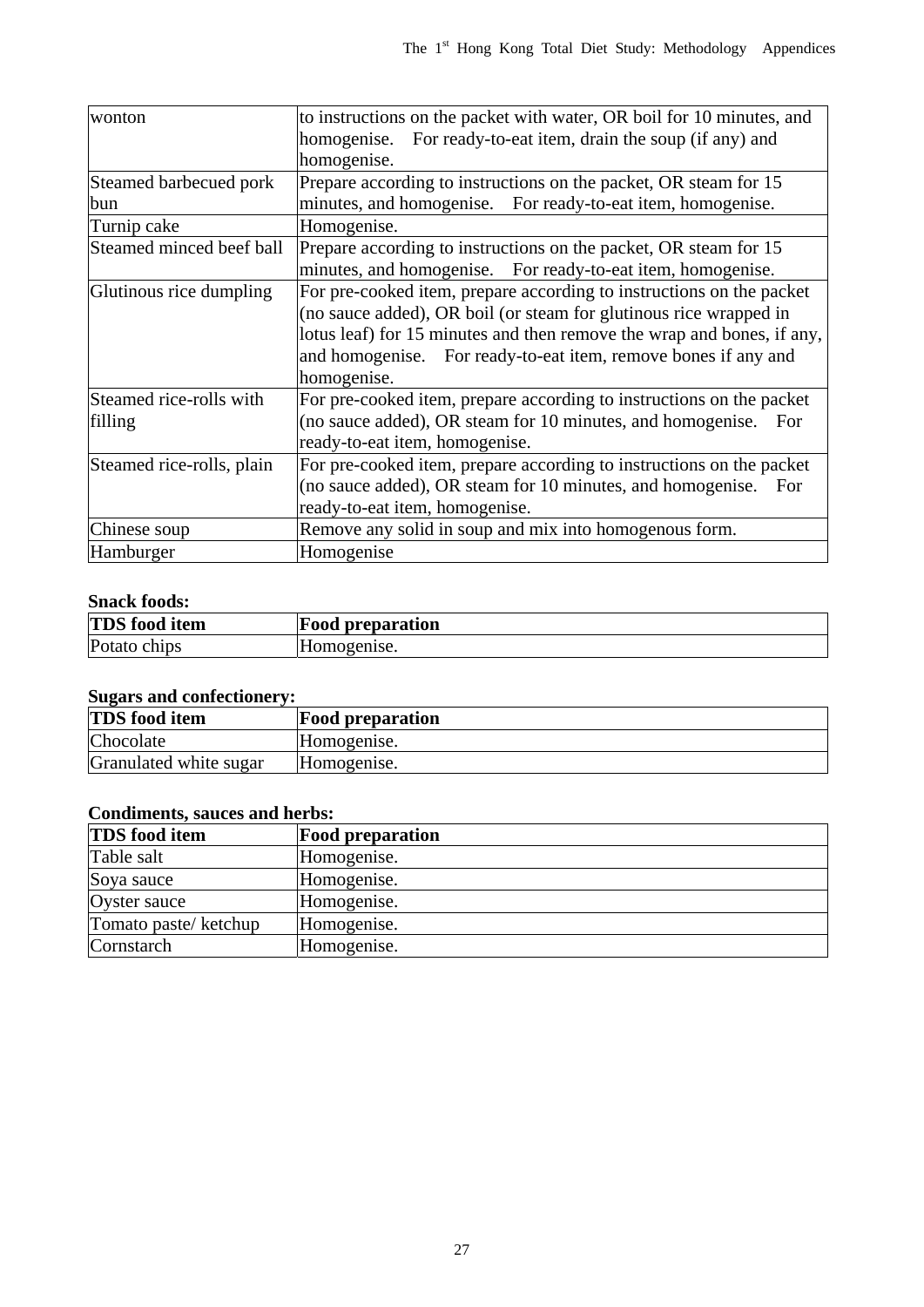#### **Appendix 3**

### **List of substances covered in the 1st HKTDS[\\*](#page-30-0) (revised October 2012)**

#### **Persistent Organic Pollutants (POPs) (16)**

- 1. Aldrin
- 2. Chlordane
- 3. DDT
- 4. Dieldrin
- 5. Dioxins
- 6. Endrin
- 7. Furans (refer to dibenzofurans)
- 8. Heptachlor (including heptachlor epoxide)
- 9. Hexachlorobenzene (HCB)
- 10. Mirex
- 11. Polychlorinated biphenyls (PCBs), dioxin-like
- 12. Toxaphene
- 13. Chlordecone (new POPs)
- 14. Pentachlorobenzene (new POPs)
- 15. Endosulfan  $(\alpha, \beta, \text{ and } \text{suffix})$  (new POPs)
- 16. Hexachlorocyclohexane ( $\alpha$ ,  $\beta$ ,  $\delta$  and  $\gamma$ ) (new POPs)

#### **Pesticide Residues (excluding POPs) – Organophosphorus (48)**

- 1. Acephate
- 2. Azinphos, methyl-
- 3. Bensulide
- 4. Cadusafos
- 5. Chlorpyrifos
- 6. Chlorpyrifos, methyl-
- 7. Coumaphos
- 8. Diazinon
- 9. Dichlorvos
- 10. Dicrotophos
- 11. Dimethoate
- 12. Disulfoton
- 13. Edifenphos
- 14. Ethion
- 15. Ethoprophos
- 16. Fenamiphos
- 17. Fenitorthion
- 18. Fenthion
- 19. Fosthiazate
- 20. Isocarbophos
- 21. Isofenphos, methyl-
- 22. Malathion

 $\overline{a}$ 

- 23. Methamidophos
- 24. Methidathion
- 25. Mevinphos
- 26. Monocrotophos
- 27. Naled
- 28. Omethoate
- 29. Oxydemeton, methyl-
- 30. Parathion
- 31. Parathion, methyl-
- 32. Phenthoate
- 33. Phorate
- 34. Phosalone
- 35. Phosmet
- 36. Phosphamidon
- 37. Phoxim
- 38. Pirimiphos, methyl-
- 39. Profenofos
- 40. Prothiophos
- 41. Quinalphos
- 42. Terbufos
- 43. Tetrachlorvinphos
- 44. Tolclofos, methyl-
- 45. Triazophos
- 46. Tribufos
- 47. Trichlorfon
- 48. Vamidothion

#### **Pesticide Residues (excluding POPs) – Organochlorine (1)**

1. Dicofol (sum of 2,4'-dicofol and 4,4'-dichlorobenzophenone)

#### **Pesticide Residues (excluding**

#### **POPs) –Pyrethrins and pyrethroids (15)**

- 1. Bifenthrin
- 2. Cyfluthrin
- 3. Cyhalothrin
- 4. Cypermethrin
- 5. Deltamethrin
- 6. Etofenprox
- 7. Fenpropathrin
- 8. Fenvalerate
- 9. Flucythrinate
- 10. Flumethrin

<span id="page-30-0"></span><sup>\*</sup> Additional substances may be added when undergone the laboratory method development of individual groups of substances.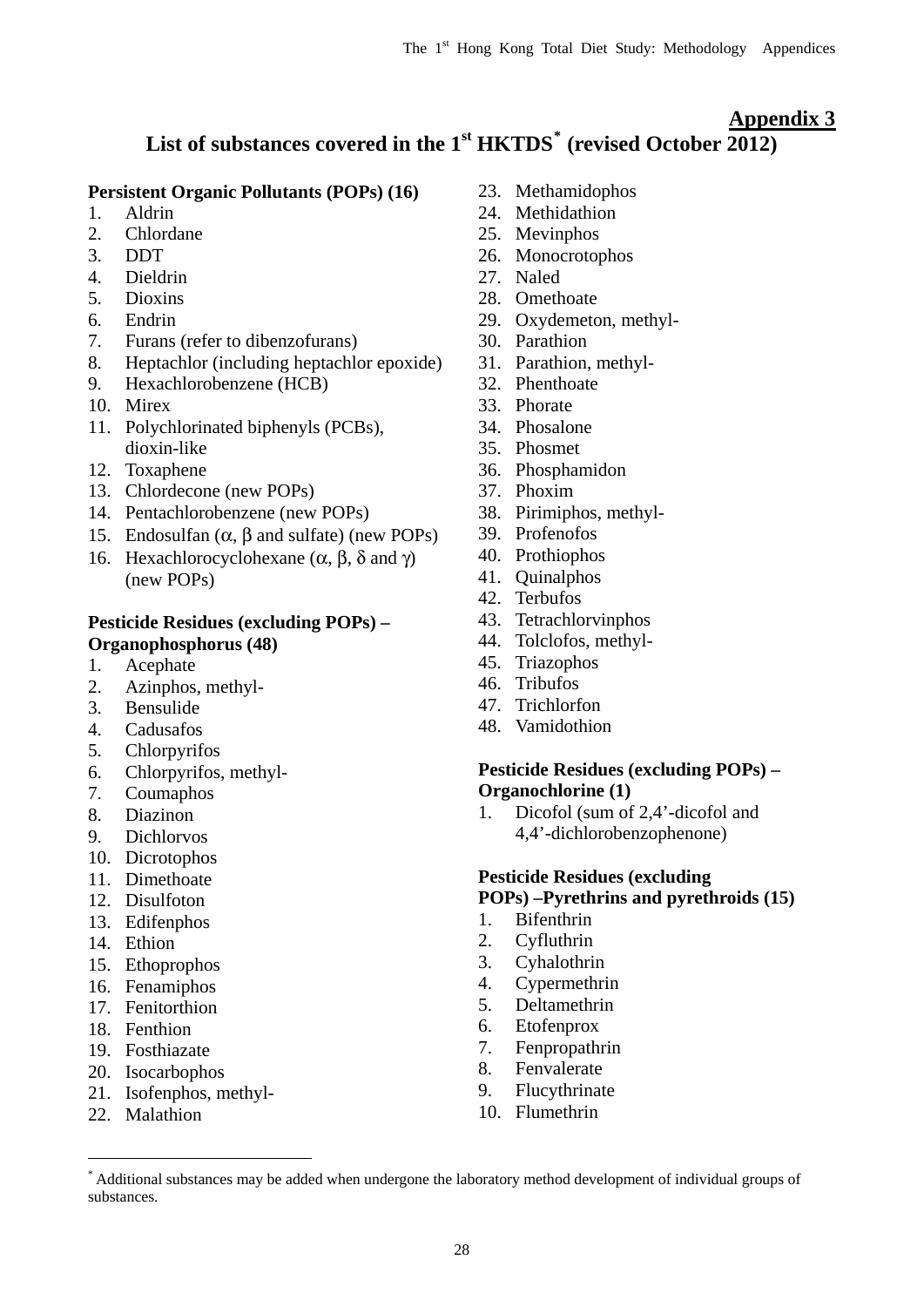- 11. Fluvalinate **Mycotoxins (9)**
- 12. Permethrin
- 13. Pyrethrins
- 14. Resmethrin
- 15. Tefluthrin

#### **Pesticide Residues (excluding POPs) – Carbamates (20)**

- 1. Aldicarb
- 2. Benfuracarb
- 3. Butylate
- 4. Carbaryl
- 5. Carbofuran
- 6. Carbosulfan
- 7. Cycloate
- 8. S-ethyl dipropyl thiocarbamate (EPTC)
- 9. Fenobucarb (BPMC)
- 10. Formetanate hydrochloride
- 11. Isoprocarb
- 12. Methiocarb
- 13. Methomyl
- 14. Molinate
- 15. Oxamyl
- 16. Phenmedipham
- 17. Pirimicarb
- 18. Propamocarb
- 19. Thiobencarb
- 20. Triallate

#### **Pesticide Residues (excluding POPs) – Dithiocarbamate metabolites (2)**

- 1. Ethylene thiourea (ETU)
- 2. Propylene thiourea (PTU)

#### **Metallic Contaminants (9)**

- 1. Aluminium
- 2. Antimony
- 3. Arsenic, inorganic
- 4. Cadmium
- 5. Lead
- 6. Methyl mercury
- 7. Nickel
- 8. Tin
- 9. Vanadium

#### **Processing Contaminant (1)**

1. Acrylamide

- 1. Acetyldeoxynivalenols
- 2. Aflatoxins (Sum of aflatoxins B1, B2, G1 and G2)
- 3. Deoxynivalenol (DON)
- 4. Diacetoxyscirpenol
- 5. Fumonisins (Sum of fumonisins B1, B2 and B3)
- 6. Ochratoxin A
- 7. Ochratoxin B
- 8. T-2 and HT-2 toxins
- 9. Zearalenones (Sum of zearalenone, alpha and beta zearalenol)

#### **Other Contaminant (1)**

1. Polybrominated diphenyl ethers (PBDEs)

#### **Nutrients – Fatty acids (4)**

- 1. Monounsaturated fatty acid
- 2. Polyunsaturated fatty acid
- 3. Saturated fatty acid
- 4. Trans fatty acid

#### **Nutrients – Elements (13)**

- 1. Boron
- 2. Calcium
- 3. Cobalt
- 4. Copper
- 5. Iron
- 6. Magnesium
- 7. Manganese
- 8. Molybdenum
- 9. Phosphorus
- 10. Potassium
- 11. Selenium
- 12. Sodium
- 13. Zinc

#### **Nutrients – Others (7)**

- 1. Available carbohydrates
- 2. Cholesterol
- 3. Dietary fibre (total)
- 4. Energy
- 5. Protein
- 6. Sugars
- 7. Total fat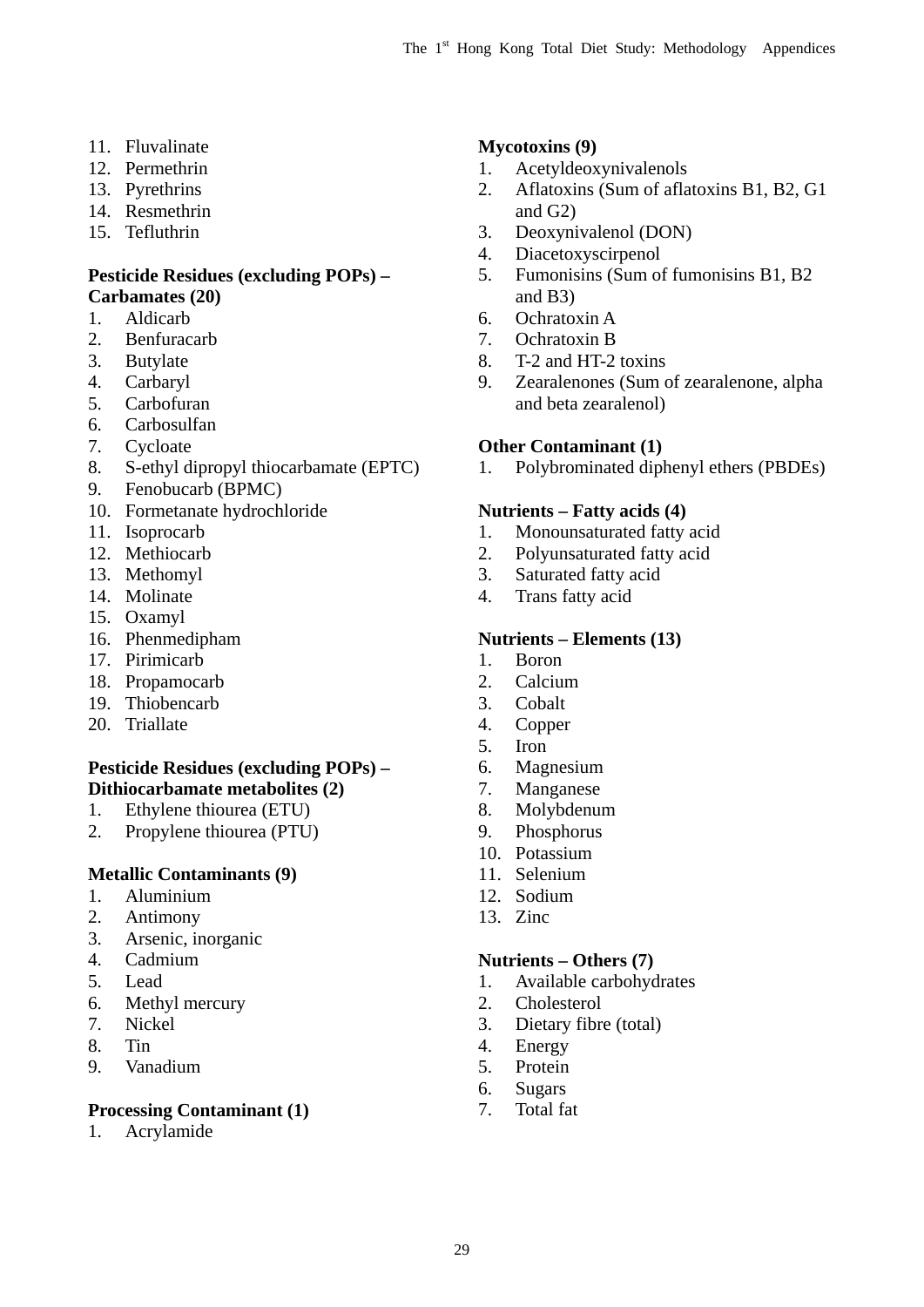### **Appendix 4**

### **Food Mapping**

| <b>TDS</b> food item analysed | <b>Food Consumption Survey food represented</b>                       |
|-------------------------------|-----------------------------------------------------------------------|
| Rice, white                   | White rice, glutinous rice, congee                                    |
| Rice, unpolished              | Unpolished rice and congee                                            |
| Corn                          | Corns, baby corn                                                      |
| Noodles, Chinese or           | Chinese or Japanese noodles                                           |
| Japanese style                |                                                                       |
| Pasta, Western style          | Western style pasta                                                   |
| Instant noodles               | Instant noodles, instant rice noodles and instant flat noodles        |
| Rice noodles                  | Rice noodles                                                          |
| Bread, plain                  | Plain bread, grain breads, other bread without inclusion              |
| Bread, raisin                 | Raisin bread, other breads with inclusion (sweet)                     |
| "Pineapple" bun               | "Pineapple" bun (all kinds)                                           |
| Sausage/ham/luncheon          | Bread with meat / seafood based filling; puff/pie with meat / seafood |
| meat bun                      | based filling; other bread with inclusion (savoury)                   |
| Chinese steamed bread         | Plain Chinese steamed bun / roll                                      |
| <b>Biscuits</b>               | Biscuits, crackers, cookies                                           |
| Cakes                         | Cake, muffin, waffle, pancake                                         |
| Pastries                      | Puff, pie, tart, doughnut                                             |
| Pastries, Chinese             | Chinese pastry, traditional mooncake                                  |
| Oatmeal                       | Oatmeal                                                               |
| <b>Breakfast cereals</b>      | Breakfast cereal, corn flakes, wheat bran breakfast cereal            |
| Deep-fried dough              | Fried fritter, crispy dumpling, sesame ball, deep fried dumpling      |

#### **Cereals and their products:**

#### **Vegetables and their products:**

| <b>TDS</b> food item analysed                      | <b>Food Consumption Survey food represented</b>             |
|----------------------------------------------------|-------------------------------------------------------------|
| Carrot/Radish                                      | Carrot, other root vegetables                               |
| Potato                                             | Potato, other tuber vegetables                              |
| Potato, fried                                      | Fried potatoes                                              |
| <b>Broccoli</b>                                    | Broccoli, cauliflower                                       |
| Cabbage, Chinese                                   | Chinese cabbage                                             |
| Cabbage, Chinese                                   | Chinese flowering cabbage, other brassica leafy vegetables, |
| flowering                                          | vegetables not specified                                    |
| Cabbage, European variety European variety cabbage |                                                             |
| Cabbage, Petiole Chinese                           | Petiole Chinese cabbage, Shanghai cabbage                   |
| Celery                                             | Celery, other stalk and stem vegetables                     |
| Chinese kale                                       | Chinese kale                                                |
| Chinese spinach                                    | Chinese spinach                                             |
| Leaf mustard                                       | Leaf mustard                                                |
| Lettuce, Chinese                                   | Chinese lettuce, Indian lettuce                             |
| Lettuce, European                                  | European lettuce, other leafy vegetables                    |
| Mung bean sprout                                   | Mung bean sprout, other sprouts                             |
| Spinach                                            | Spinach                                                     |
| Water spinach                                      | Water spinach                                               |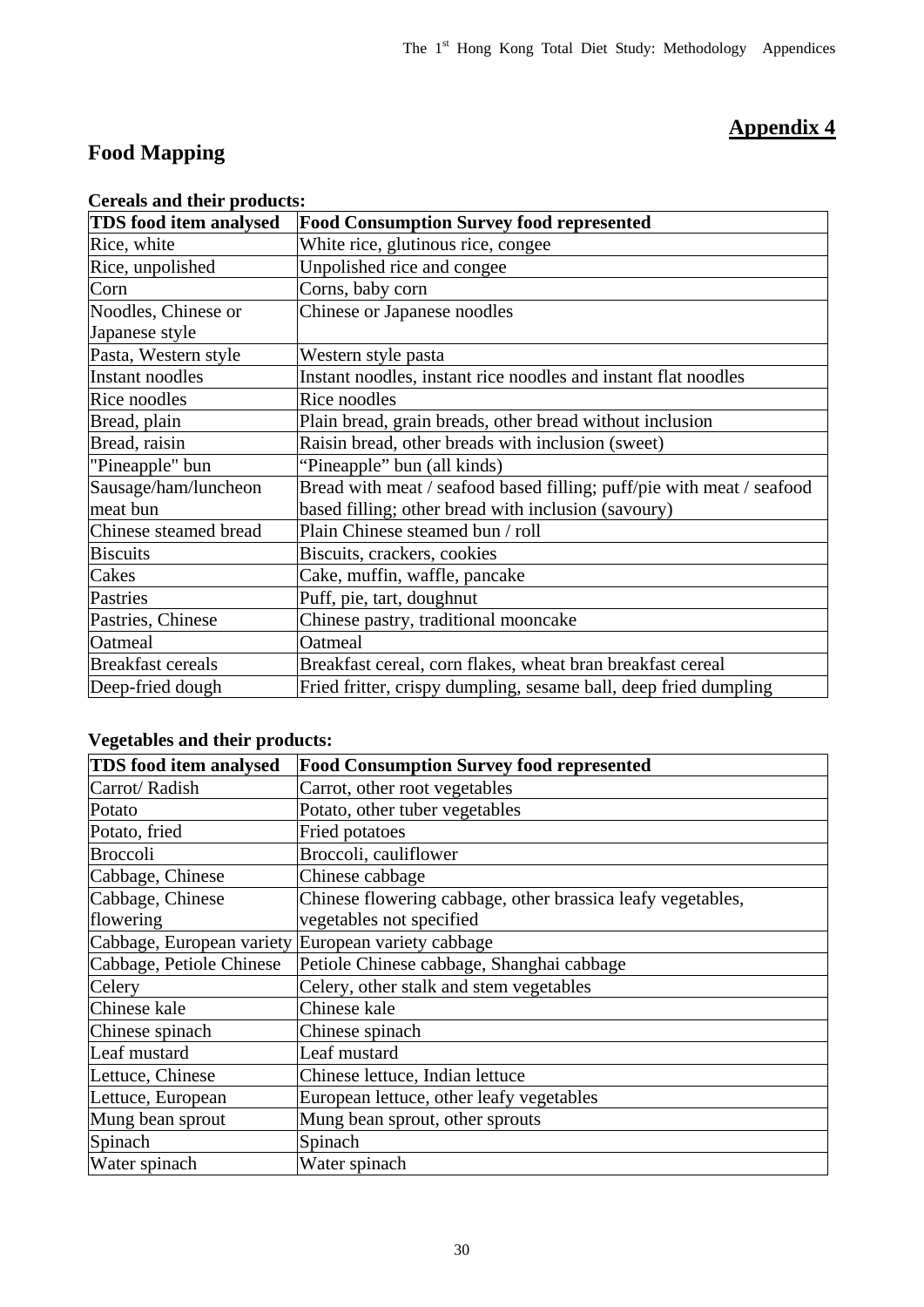| Watercress               | Watercress                                     |
|--------------------------|------------------------------------------------|
| <b>Bitter</b> melon      | Bitter melon                                   |
| Cucumber                 | Cucumber, old yellow cucumber                  |
| Hairy gourd              | Hairy gourd, other cucurbits                   |
| Pumpkin                  | Pumpkin                                        |
| Sponge gourd             | Sponge gourd, water gourd                      |
| Wax gourd                | Wax gourd                                      |
| Zucchini                 | Zucchini                                       |
| Eggplant                 | Eggplant                                       |
| Sweet pepper             | Sweet peppers, other peppers                   |
| Tomato                   | Tomato, other fruiting vegetables              |
| Garlic                   | Garlic                                         |
| Onion                    | Onion, other bulb vegetables                   |
| Spring onion             | Spring onion, other green bulb vegetables      |
| Preserved vegetables     | Preserved vegetables                           |
| Mushroom, dried shiitake | Dried shiitake mushroom, other dried mushrooms |
| <b>Mushrooms</b>         | Fresh mushrooms                                |
| Ear fungus               | Ear fungus, other edible fungus                |

#### **Legumes, nuts and seeds and their products:**

| <b>TDS</b> food item analysed | <b>Food Consumption Survey food represented</b>                 |
|-------------------------------|-----------------------------------------------------------------|
| Green string beans, with      | Green string beans with pod, other legume vegetables and pulses |
| pod                           |                                                                 |
| Mung bean vermicelli          | Mung bean vermicelli, mung bean starch sheet                    |
| Beancurd                      | Beancurd, soya bean, other soya bean products                   |
| Fermented bean products       | Fermented bean products / paste / sauce                         |
| Peanut                        | Peanut, other tree nuts and oilseed                             |
| Peanut butter                 | Peanut butter, other tree nuts and oilseed paste                |

### **Fruits:**

|                     | TDS food item analysed Food Consumption Survey food represented          |
|---------------------|--------------------------------------------------------------------------|
| Apple               | Apple, other pome fruits                                                 |
| Banana              | Banana, other assorted tropical and sub-tropical fruits (inedible peel)  |
| Dragon fruit        | Dragon fruit                                                             |
| Grapes              | Grapes, all berries                                                      |
| Kiwi fruit          | Kiwi fruit                                                               |
| Longan / Lychee     | Longan, lychee                                                           |
| Mango               | Mango                                                                    |
| Melons              | Cantaloupe, smooth skin melon                                            |
| Orange              | Orange, other citrus fruits, fruits not specified                        |
| Papaya              | Papaya                                                                   |
| Peach               | Peach, other stone fruits                                                |
| Pear                | Pears                                                                    |
| Persimmon           | Persimmon, other assorted tropical and sub-tropical fruits (edible peel) |
| Pineapple           | Pineapple                                                                |
| Plum                | Plum, prune                                                              |
| Pummelo /Grapefruit | Pummelo, grapefruit                                                      |
| Watermelon          | Watermelon                                                               |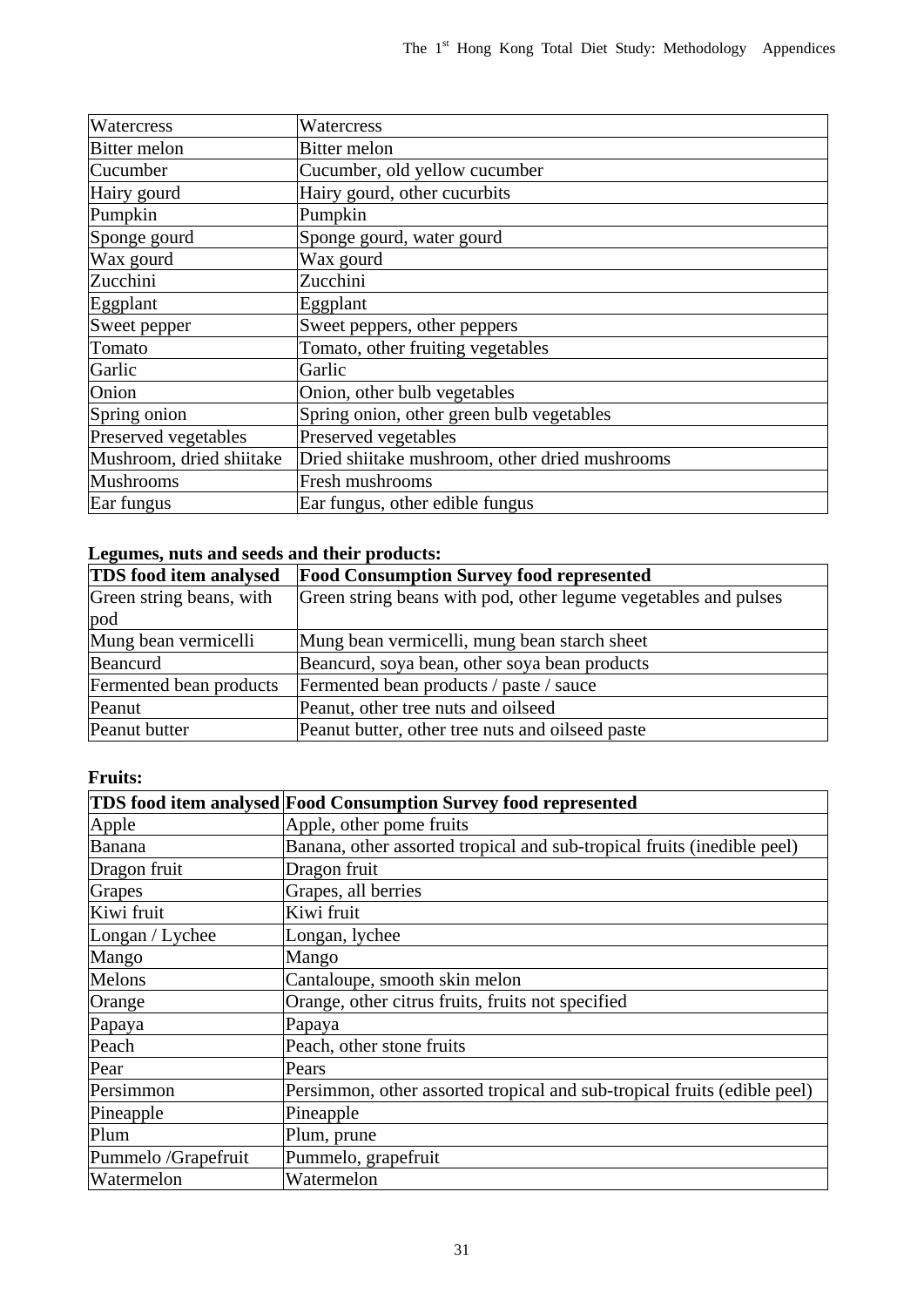| <b>TDS</b> food item analysed | <b>Food Consumption Survey food represented</b>                |
|-------------------------------|----------------------------------------------------------------|
| Beef                          | Beef and veal meat                                             |
| Mutton                        | Lamb and mutton                                                |
| Pork                          | Pork meat, meat and game not specified                         |
| Ham                           | Ham, Chinese ham, other cured meat                             |
| Luncheon meat                 | Luncheon meat                                                  |
| <b>Barbecued</b> pork         | Barbecued pork, barbecued pork ribs                            |
| Roasted pork                  | Roasted pork, roasted suckling pig                             |
| Pig liver                     | Pig liver, other animal offals                                 |
| Chicken meat                  | Chicken meat, other poultry meat                               |
| Chicken, soy sauce            | Soy sauce chicken, "Lo Shui" (Chinese marinade) duck and goose |
| Roasted duck/goose            | Roasted duck, goose, chicken and pigeon                        |
| Meat sausage                  | Meat and poultry sausage and ball                              |

#### **Meat, poultry and game and their products:**

### **Eggs and their products:**

| <b>TDS</b> food item analysed | <b>Food Consumption Survey food represented</b> |
|-------------------------------|-------------------------------------------------|
| Egg, chicken                  | Chicken egg, other eggs                         |
| Egg, lime preserved           | Lime preserved egg                              |
| Egg, salted                   | Salted egg                                      |

#### **Fish and seafood and their products:**

| <b>TDS</b> food item analysed | <b>Food Consumption Survey food represented</b>                     |
|-------------------------------|---------------------------------------------------------------------|
| Fish, Big head                | Big head fish                                                       |
| Fish, Mandarin fish           | Mandarin fish                                                       |
| Fish, Grass carp              | Grass carp, other carps, other freshwater fish                      |
| Fish, Golden thread           | Golden thread, cod and cod-like fishes, Mackerel, Jack Mackerel and |
|                               | Mackerel-like fishes, other marine fish, fish offals                |
| Fish, Grouper                 | Groupers                                                            |
| Fish, Horse head              | Horse head fish                                                     |
| Fish, Pomfret                 | Pomfret                                                             |
| Fish, Sole                    | Sole, other flat-fishes                                             |
| Fish, Tuna                    | Tuna and bonito, other predatory fish (e.g. shark and swordfish)    |
| Fish, Grey mullet             | Grey mullet                                                         |
| Fish, Salmon                  | Salmon, other diadromous fish                                       |
| Fish, Yellow croaker          | Yellow croaker, croaker, white croaker                              |
| Fish, Dace, minced            | Minced dace, dace                                                   |
| Fish ball/fish cake           | Fish ball, fish cake                                                |
| Shrimp/Prawn                  | Shrimp, prawn, other crustaceans                                    |
| Crab                          | Crabs                                                               |
| Oyster                        | Oyster                                                              |
| Scallop                       | Scallop, other mollusks (bivalve or univalve)                       |
| Squid                         | Squid, other cephalopods                                            |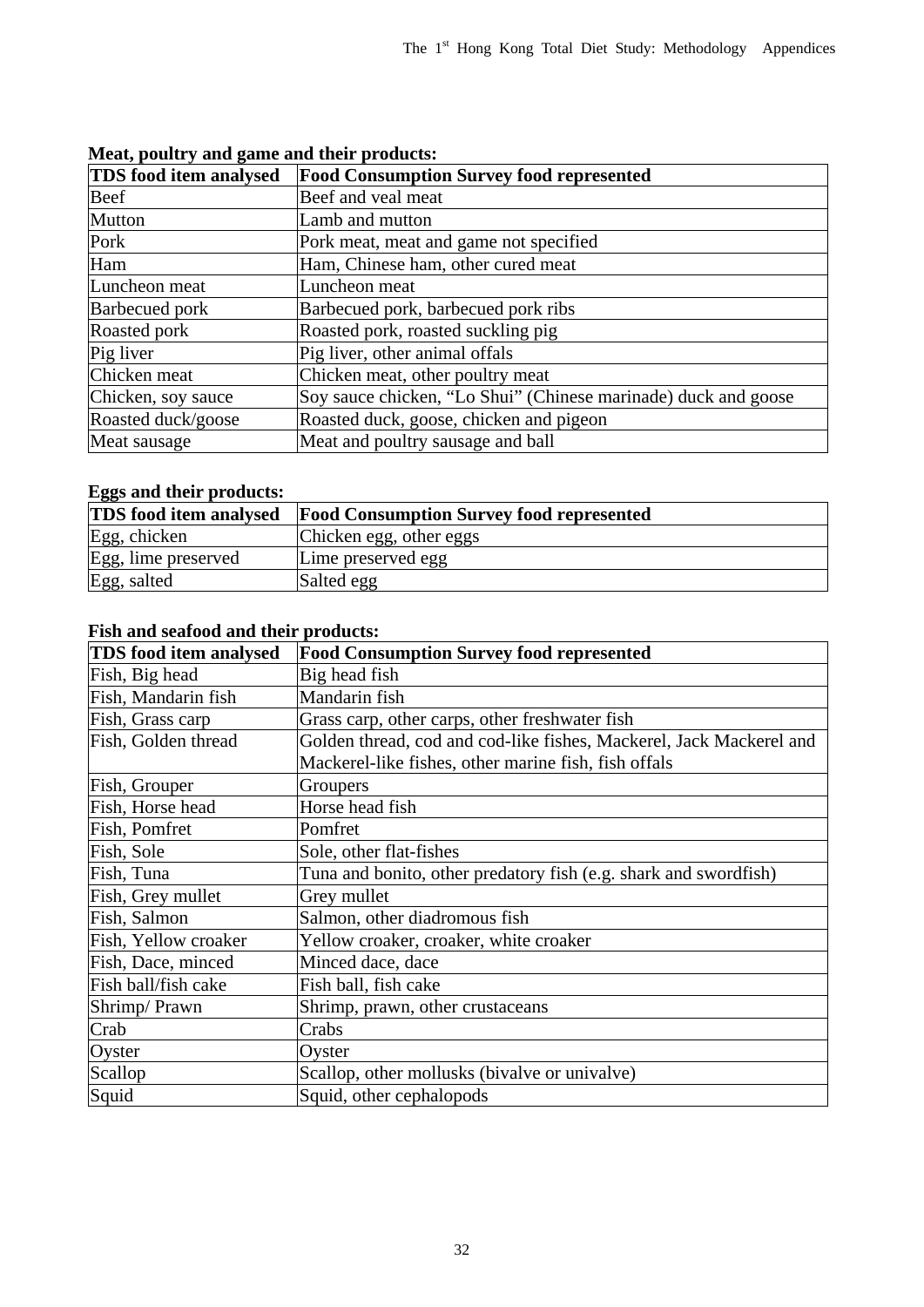#### **Dairy products:**

| <b>TDS</b> food item analysed | <b>Food Consumption Survey food represented</b>         |
|-------------------------------|---------------------------------------------------------|
| Milk, whole                   | Whole milk, including flavoured milk and fortified milk |
| Milk, skim                    | Skim milk, including flavoured milk and fortified milk  |
| Cheese                        | Processed cheeses                                       |
| Yoghurt                       | Yoghurt, fermented beverage (dairy base)                |
| Ice-cream                     | Ice cream                                               |

#### **Fats and oils:**

|                | <b>TDS</b> food item analysed Food Consumption Survey food represented |
|----------------|------------------------------------------------------------------------|
| <b>Butter</b>  | Butter, animal fats and oils                                           |
| Oil, vegetable | Vegetable oil, fats and oils not specified                             |

#### **Beverages, alcoholic:**

|          | <b>TDS</b> food item analysed <b>Food Consumption Survey food represented</b> |
|----------|-------------------------------------------------------------------------------|
| Beer     | Beer, ale                                                                     |
| Red wine | Red wine, other alcoholic beverages                                           |

#### **Beverages, non-alcoholic:**

| <b>TDS</b> food item analysed | <b>Food Consumption Survey food represented</b>                         |
|-------------------------------|-------------------------------------------------------------------------|
| Tea, Chinese                  | Chinese tea, flavoured tea, tea not specified, non-alcoholic beverages  |
|                               | not specified                                                           |
| Tea, milk tea                 | Milk tea                                                                |
| Coffee                        | Coffee                                                                  |
| Malt drink                    | Malt drink, chocolate drink                                             |
| Soybean drink                 | Soybean drink                                                           |
| Fruit and vegetable juice     | Fruit and vegetable juice or juice drink                                |
| Carbonated drink              | Carbonated drink, icy drink, sports drink                               |
| Tea, chrysanthemum            | Chrysanthemum tea, other herbal tea, honey drink                        |
| Water, bottled, distilled     | Bottled distilled water, bottled mineral/spring water, bottled drinking |
|                               | water                                                                   |
| Water, drinking               | Drinking water                                                          |

#### **Mixed dishes:**

| <b>TDS</b> food item analysed | <b>Food Consumption Survey food represented</b>               |
|-------------------------------|---------------------------------------------------------------|
| Siu Mai                       | All kinds of "siu mai" dim sum, except beef "siu mai"         |
| Dumpling, steamed             | Steamed dumpling, other steamed dim sum with meat and seafood |
| Dumpling, pan-fried           | Pan-fried dumpling, other fried dim sum with meat             |
| Dumpling, including           | Dumpling in soup, wonton, other dim sum not specified         |
| wonton                        |                                                               |
| Steamed barbecued pork        | Steamed barbecued pork bun, other steamed bun with filling    |
| bun                           |                                                               |
| Turnip cake                   | Turnip cake, other Chinese puddings                           |
| Steamed minced beef ball      | Steamed minced beef ball, beef "siu mai"                      |
| Glutinous rice dumpling       | All kinds of glutinous rice dumpling                          |
| Steamed rice-rolls with       | All kinds of steamed rice-rolls with filling                  |